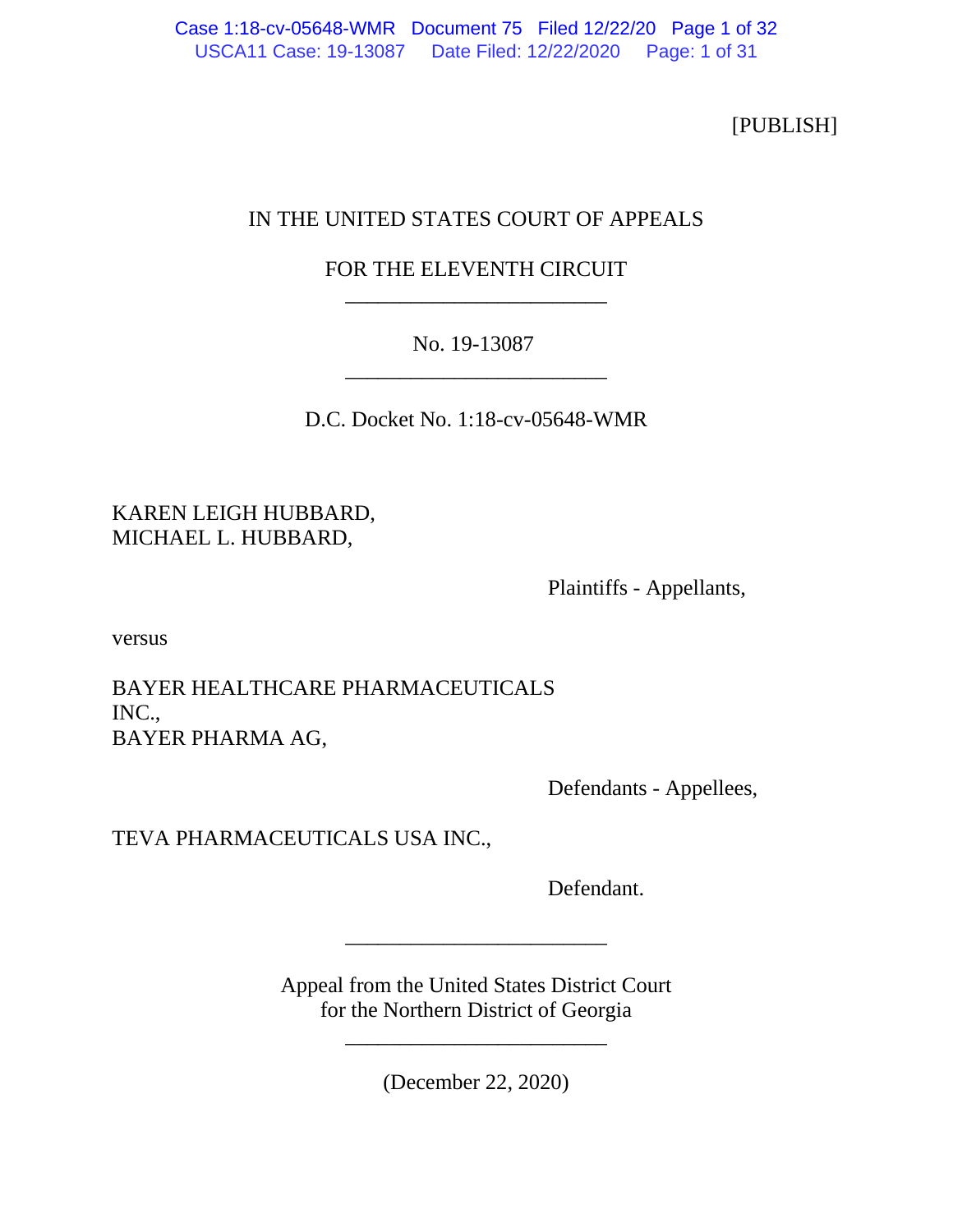#### USCA11 Case: 19-13087 Date Filed: 12/22/2020 Page: 2 of 31 Case 1:18-cv-05648-WMR Document 75 Filed 12/22/20 Page 2 of 32

Before GRANT and MARCUS, Circuit Judges, and AXON,[\\*](#page-22-0) District Judge. MARCUS, Circuit Judge:

This tragic case began when Karen Hubbard suffered a catastrophic stroke. The stroke left her paralyzed and her cognitive functions severely impaired. Her oral contraceptive, Beyaz--a drug known to increase the risk of blood clots that can cause strokes--may have been to blame. We must decide whether Karen Hubbard and her husband Michael Hubbard have adduced sufficient evidence to survive summary judgment on their claims against the manufacturers of Beyaz, Bayer Pharma AG and Bayer HealthCare Pharmaceuticals Inc. (together, "Bayer"), for failing to provide an adequate warning of the risk of stroke.

We hold they have not. Georgia's learned intermediary doctrine controls this diversity jurisdiction case. That doctrine imposes on prescription drug manufacturers a duty to adequately warn physicians, rather than patients, of the risks their products pose. But a plaintiff claiming a manufacturer's warning was inadequate bears the burden of establishing that an improved warning would have caused her doctor not to prescribe her the drug in question. The Hubbards have not met this burden. The prescribing physician testified unambiguously that even with the benefit of the most up-to-date risk information about Beyaz, he considers his

<sup>\*</sup> Honorable Annemarie Axon, United States District Judge for the Northern District of Alabama, sitting by designation.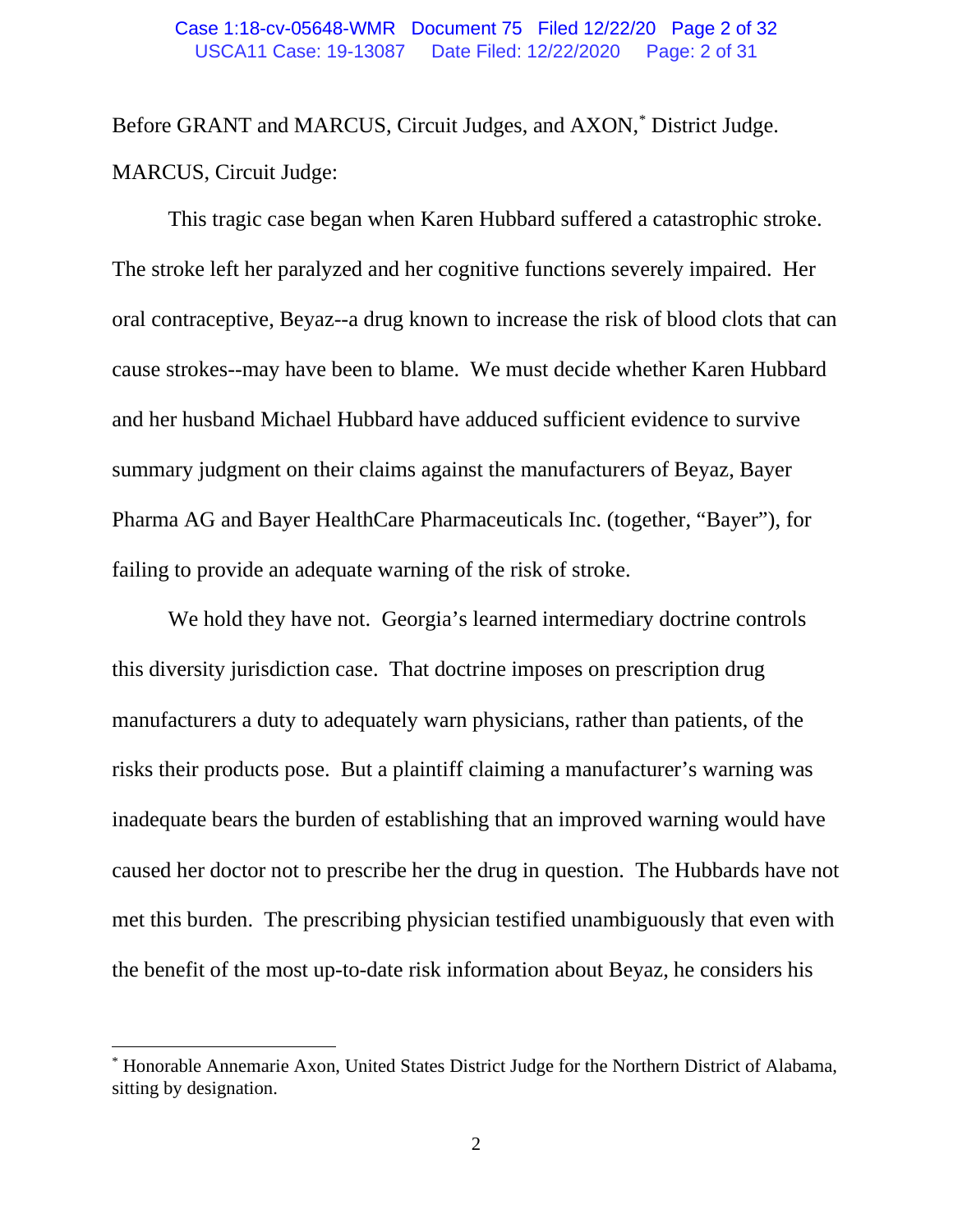#### USCA11 Case: 19-13087 Date Filed: 12/22/2020 Page: 3 of 31 Case 1:18-cv-05648-WMR Document 75 Filed 12/22/20 Page 3 of 32

decision to prescribe Beyaz to Karen Hubbard to be sound and appropriate. Under our binding precedent interpreting Georgia law, the Hubbards, therefore, cannot recover. Though the Hubbards have suffered greatly, the law plainly entitles Bayer to summary judgment. We affirm the judgment of the district court.

## I.

### A.

On October 30, 2012, Michael Hubbard found his 41-year-old wife, Karen Hubbard, unresponsive. She had suffered a catastrophic stroke caused by a blood clot to her brain--a venous sinus thrombosis, a type of venous thromboembolism ("VTE"). The VTE caused grievous, permanent injury: brain damage, paralysis, and profound loss of cognitive functioning. At the time of her stroke, Karen Hubbard had been taking Beyaz, a birth control pill manufactured by defendant Bayer. While she first received a prescription for Beyaz on December 27, 2011, Karen Hubbard had been taking similar Bayer birth control products since 2001.

A birth control pill, also known as a combination oral contraceptive, or "COC," typically consists of two synthetic hormone components: estrogen and one of several progestins (also referred to as progesterones or progestogens). When first developed, COC pills delivered a high dose of estrogen and one of two progestins: norethindrone or ethynodiol. After studies in the 1980s determined that higher doses of estrogen posed an increased risk of VTE, or blood clots,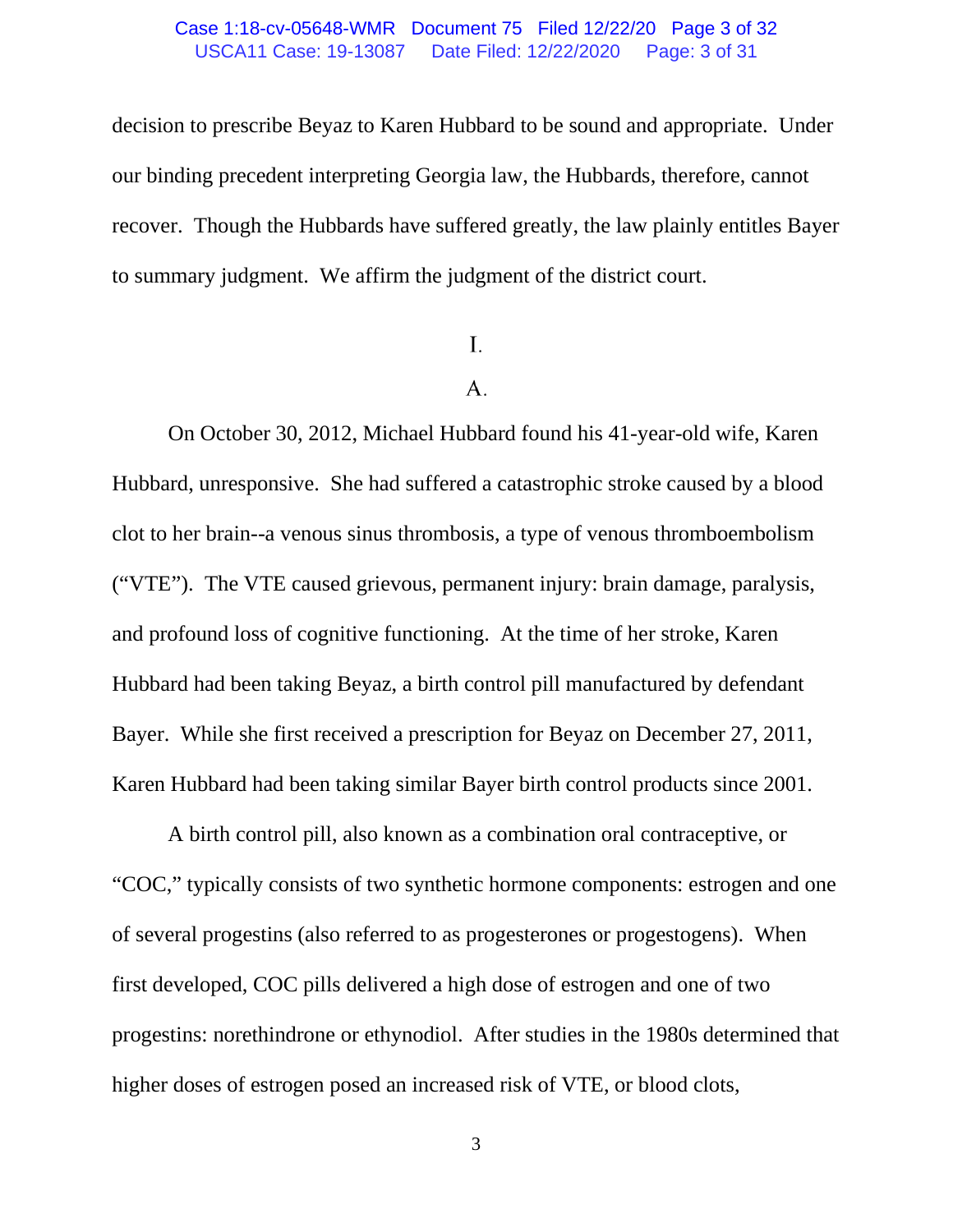#### USCA11 Case: 19-13087 Date Filed: 12/22/2020 Page: 4 of 31 Case 1:18-cv-05648-WMR Document 75 Filed 12/22/20 Page 4 of 32

pharmaceutical companies generally developed second-generation COCs that featured lower levels of estrogen. To further "decrease the cardiovascular side effect profile," pharmaceutical companies produced a third generation of COCs which paired a low dose of estrogen with one of three progestins: desogestrel, gestodene, or norgestimate. In the 1990s, when further studies revealed that these progestins carried an elevated risk of VTE, manufacturers revised their product labels for these COCs and focused on developing pills with a new, "fourth generation" progestin: drospirenone, or DRSP.

Bayer first sought the FDA's approval to use DRSP in a birth control pill on November 17, 1993. Today, Bayer markets Yasmin, YAZ, and Beyaz. All are fourth-generation COCs that combine an estrogen, ethinyl estradiol ("EE"), with DRSP. Each pill of Yasmin, which became available in the United States in 2001, contains 30 micrograms of EE and three milligrams of DRSP. In 2006, the FDA approved YAZ, which combines a lower dose of estrogen (20 micrograms) with the same three milligrams of DRSP. Bayer introduced Beyaz in 2010. A Beyaz pill and a YAZ pill share the same hormonal profile--20 micrograms of EE and 3 milligrams of DRSP. The sole difference between the two pills is that Beyaz includes a supplement, folate, which "has been shown to be beneficial in [fetal] neuro development."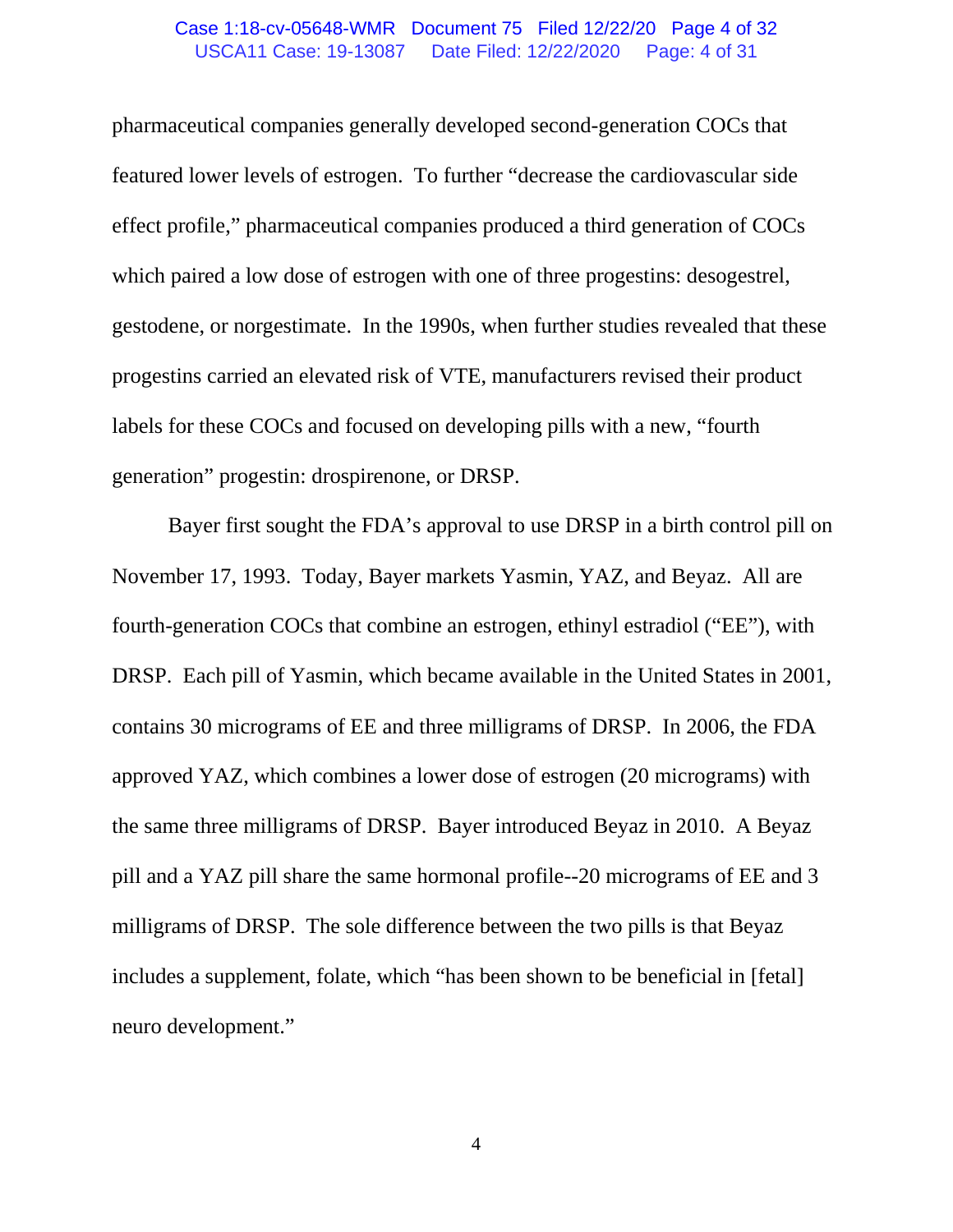#### USCA11 Case: 19-13087 Date Filed: 12/22/2020 Page: 5 of 31 Case 1:18-cv-05648-WMR Document 75 Filed 12/22/20 Page 5 of 32

The medical community has been aware since the 1960s that COCs are associated with an increased risk of blood clots. But the magnitude of that risk varies depending on the make-up of particular types of pills. A higher dose of estrogen is "a clear risk factor"; indeed, "when subsequent COC's had their estrogen doses reduced, a corresponding decrease in the incidence of VTE disease occurred." Similarly, different progestins carry different VTE risks. Thus, for example, the third-generation progestins desogestrel and gestodene nearly doubled the risk of VTE from COCs in the second generation. This elevated risk found its way onto third-generation warning labels; these labels "have wording specifying an increased risk associated with their products."

Like third-generation COCs, fourth-generation pills--those containing DRSP--"carry a significantly greater risk of VTE relative to" second-generation COCs. Bayer thus includes information about the nature and extent of the VTE risk on labels for its DRSP-containing products. The 2010 Beyaz warning label, the label in place at the time of Karen Hubbard's first and final Beyaz prescription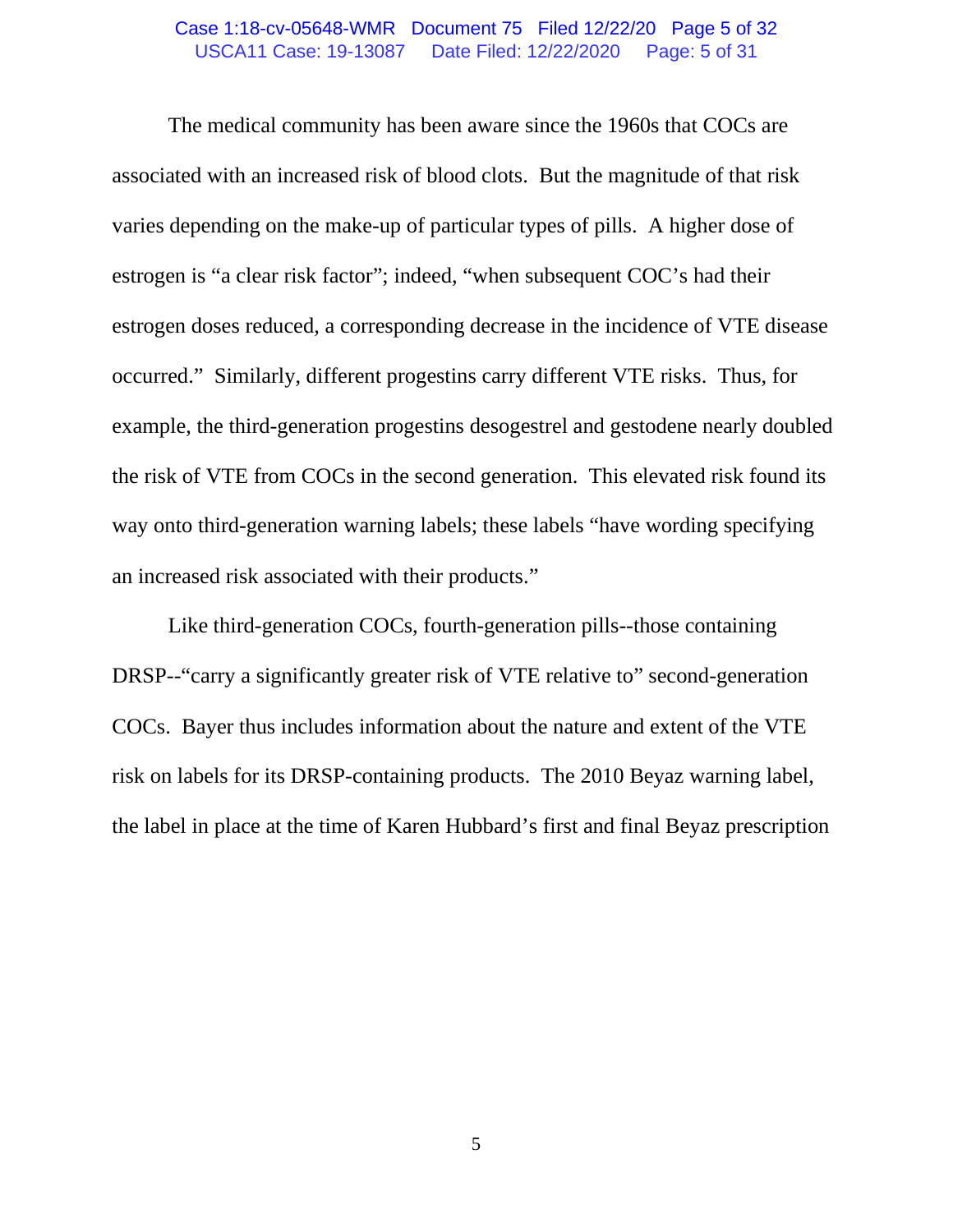#### USCA11 Case: 19-13087 Date Filed: 12/22/2020 Page: 6 of 31 Case 1:18-cv-05648-WMR Document 75 Filed 12/22/20 Page 6 of 32

on December 27, 20[1](#page-22-0)1, warned that COCs generally pose a risk of  $VTEs<sup>1</sup>$  and summarized studies on the VTE risks associated with DRSP-containing COCs in particular. The label noted that some studies concluded the risks of DRSP pills are comparable to those of other pills, while other studies showed Yasmin increased the risk of VTE relative to certain non-DRSP COCs.[2](#page-22-0) The label provided reasons

 $<sup>1</sup>$  In relevant part, the label read:</sup>

#### **5 WARNINGS AND PRECAUTIONS**

#### 5.1 Thromboembolic Disorders and Other Vascular Problems

Stop Beyaz if an arterial or deep venous thrombotic (VTE) event occurs. Although the use of COCs increases the risk of venous thromboembolism, pregnancy increases the risk of venous thromboembolism as much or more than the use of COCs. The risk of venous thromboembolism in women using COCs is 3 to 9 per 10,000 woman-years. The risk is highest during the first year of use of a COC. Use of COCs also increases the risk of arterial thromboses such as strokes and

myocardial infarctions, especially in women with other risk factors for these events. The risk of thromboembolic disease due to oral contraceptives gradually disappears after COC use is discontinued.

If feasible, stop Beyaz at least 4 weeks before and through 2 weeks after major surgery or other surgeries known to have an elevated risk of thromboembolism.

Start Beyaz no earlier than 4 weeks after delivery, in women who are not breastfeeding. The risk of postpartum thromboembolism decreases after the third postpartum week, whereas the risk of ovulation increases after the third postpartum week.

COCs have been shown to increase both the relative and attributable risks of cerebrovascular events (thrombotic and hemorrhagic strokes), although, in general, the risk is greatest among older (>35 years of age), hypertensive women who also smoke. COCs also increase the risk for stroke in women with other underlying risk factors.

Oral contraceptives must be used with caution in women with cardiovascular disease risk factors.

Stop Beyaz if there is unexplained loss of vision, proptosis, diplopia, papilledema, or retinal vascular lesions. Evaluate for retinal vein thrombosis immediately. [See Adverse Reactions (6).]

#### <sup>2</sup> In relevant part, the label read:

#### Epidemiologic studies including a DRSP-containing COC

Several studies have investigated the relative risks of thromboembolism in women using a different DRSP-containing COC (Yasmin, which contains 0.03 mg of EE and 3 mg of DRSP) compared to those in women using COCs containing other progestins. Two prospective cohort studies, both evaluating the risk of venous and arterial thromboembolism and<br>death, were initiated at the time of Yasmin approval.<sup>2,3</sup> The first (EURAS) showed the risk of thromboe (particularly venous thromboembolism) and death in Yasmin users to be comparable to that of other oral contraceptive preparations, including those containing levonorgestrel (a so-called second generation COC). The second prospective cohort study (Ingenix) also showed a comparable risk of thromboembolism in Yasmin users compared to users of other COCs, including those containing levonorgestrel. In the second study, COC comparator groups were selected based on their having similar characteristics to those being prescribed Yasmin.

Two additional epidemiological studies, one case-control study (van Hylckama Vlieg et al.<sup>4</sup>) and one retrospective cohort study (Lidegaard et al.<sup>5</sup>) suggested that the risk of venous thromboembolism occurring in Yasmin users was higher than that for users of levonorgestrel-containing COCs and lower than that for users of desogestrel/gestodene-containing COCs (so-called third generation COCs). In the case-control study, however, the number of Yasmin cases was very small (1.2% of all cases) making the risk estimates unreliable. The relative risk for Yasmin users in the retrospective cohort study was greater than that for users of other COC products when considering women who used the products for less than one year. However, these one-year estimates may not be reliable because the analysis may include women of varying risk levels. Among women who used the product for 1 to 4 years, the relative risk was similar for users of Yasmin to that for users of other COC products.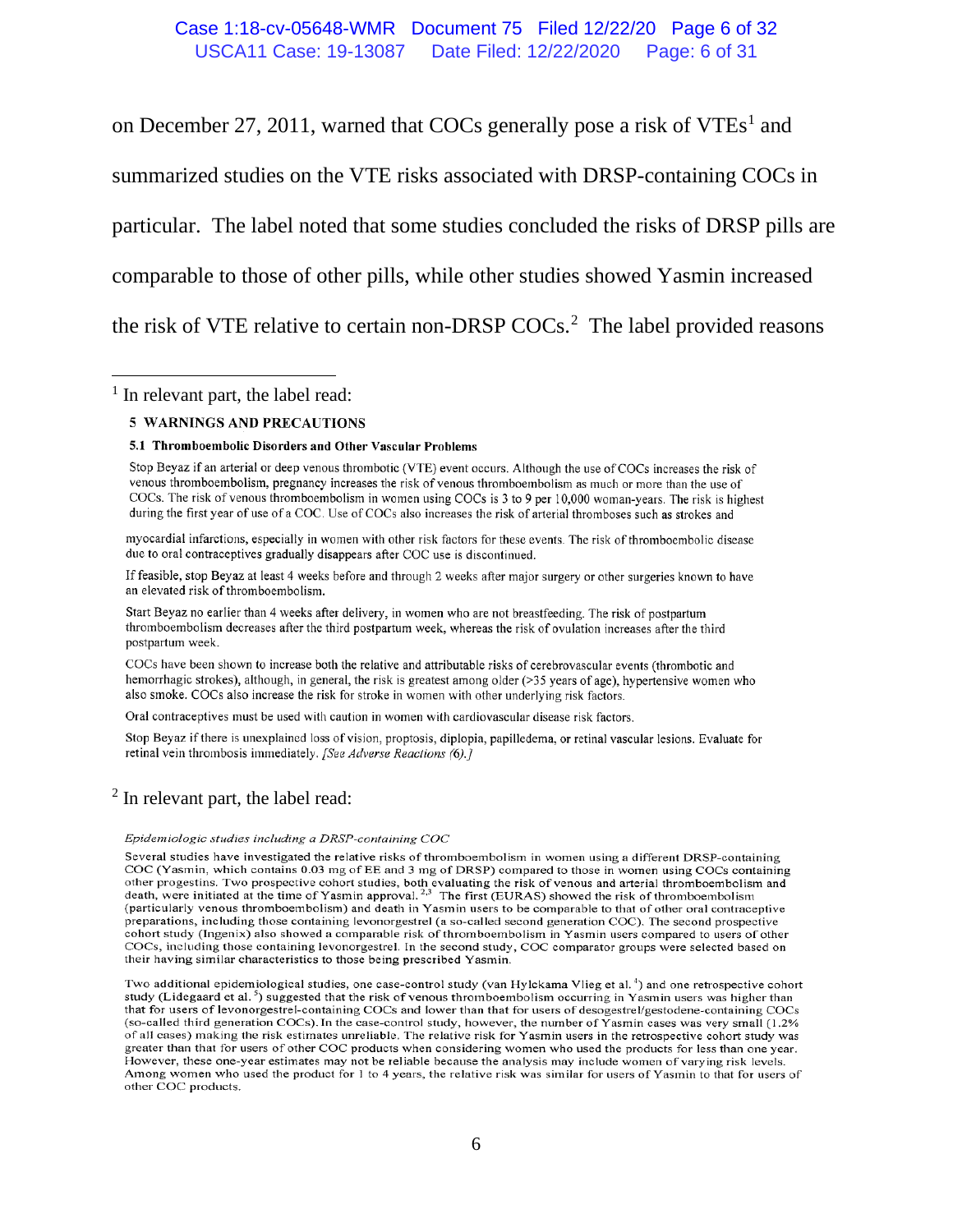#### USCA11 Case: 19-13087 Date Filed: 12/22/2020 Page: 7 of 31 Case 1:18-cv-05648-WMR Document 75 Filed 12/22/20 Page 7 of 32

to doubt the latter studies: one of them included only a small number of Yasmin users and the other included women of various risk levels.

In May 2011, the FDA released a drug safety communication announcing an "ongoing safety review of birth control pills that contain drospirenone." The FDA explained that its European counterpart, the European Medicines Agency, was "updating the product information on oral contraceptives containing drospirenone and ethinyl estradiol regarding the risk of venous thromboembolism after [its] review of all available data, including the same newly published data [the] FDA is reviewing." In September 2011, the FDA put out a second announcement, "informing the public that" while it had "not yet reached a conclusion," it "remain[ed] concerned . . . about the potential increased risk of blood clots with the use of drospirenone-containing birth control pills." The preliminary results of an FDA-funded study suggested "an approximately 1.5-fold increase in the risk of blood clots for women who use drospirenone-containing birth control pills compared to users of other hormonal contraceptives." On October 27, 2011--two months before Karen Hubbard received her final Beyaz prescription--the FDA announced that it was "continuing its review of the potential increased risk of blood clots with the use of birth control pills containing drospirenone."

Then, on April 10, 2012, the FDA announced that it had "completed its review of recent observational (epidemiologic) studies regarding the risk of blood

7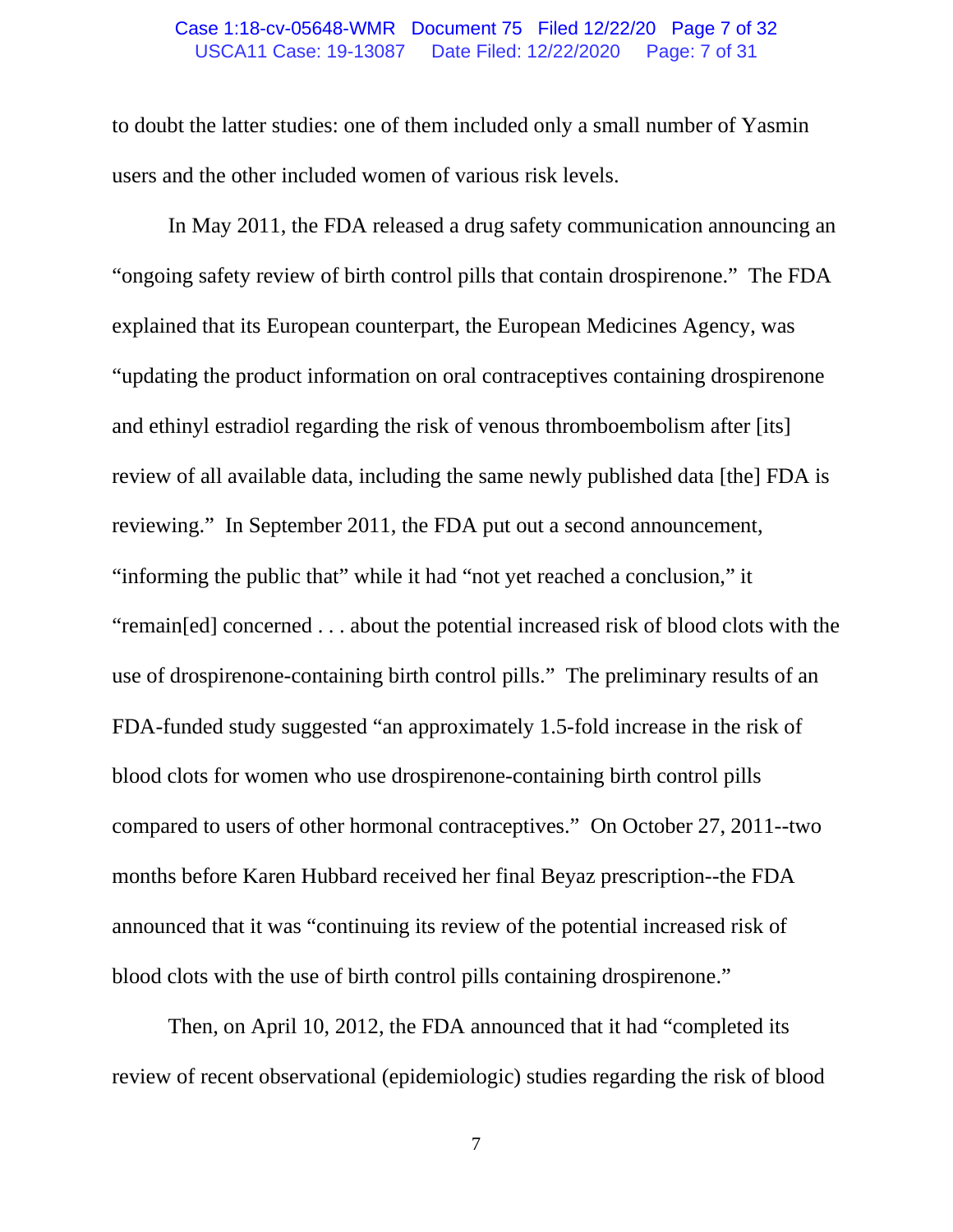#### USCA11 Case: 19-13087 Date Filed: 12/22/2020 Page: 8 of 31 Case 1:18-cv-05648-WMR Document 75 Filed 12/22/20 Page 8 of 32

clots in women taking drospirenone-containing birth control pills." The FDA "concluded that drospirenone-containing birth control pills may be associated with a higher risk for blood clots than other progestin-containing pills." As a result of this finding, the FDA added "information about the studies to the labels of drospirenone-containing birth control pills," including Beyaz, YAZ, and Yasmin. These "revised drug labels" relayed "that some epidemiologic studies reported as high as a three-fold increase in the risk of blood clots for drospirenone-containing products when compared to products containing levonorgestrel or some other progestins, whereas other epidemiological studies found no additional risk of blood clots with drospirenone-containing products." Thus, in April 2012, Bayer revised its Beyaz warning label to include, among other information, the possibility of up to a three-fold relative increase in blood clot risk ("the risk ranged from no increase to a three-fold increase").<sup>[3](#page-22-0)</sup> The label included graphics demonstrating that

<sup>3</sup> In relevant part, the label read:

<sup>5</sup> WARNINGS AND PRECAUTIONS

<sup>5.1</sup> Thromboembolic Disorders and Other Vascular Problems

Stop Beyaz if an arterial or venous thrombotic (VTE) event occurs.

Based on presently available information on DRSP-containing COCs with 0.03 mg ethinyl estradiol (that is, Yasmin), DRSP-containing COCs may be associated with a higher risk of venous thromboembolism (VTE) than COCs containing the progestin levonorgestrel or some other progestins. Epidemiologic studies that compared the risk of VTE reported that the risk ranged from no increase to a three-fold increase. Before initiating use of Beyaz in a new COC user or a woman

who is switching from a contraceptive that does not contain DRSP, consider the risks and benefits of a DRSP-containing COC in light of her risk of a VTE. Known risk factors for VTE include smoking, obesity, and family history of VTE, in addition to other factors that contraindicate use of COCs [see Contraindications (4)].

A number of studies have compared the risk of VTE for users of Yasmin (which contains 0.03 mg of EE and 3 mg of DRSP) to the risk for users of other COCs, including COCs containing levonorgestrel. Those that were required or sponsored by regulatory agencies are summarized in Table 1.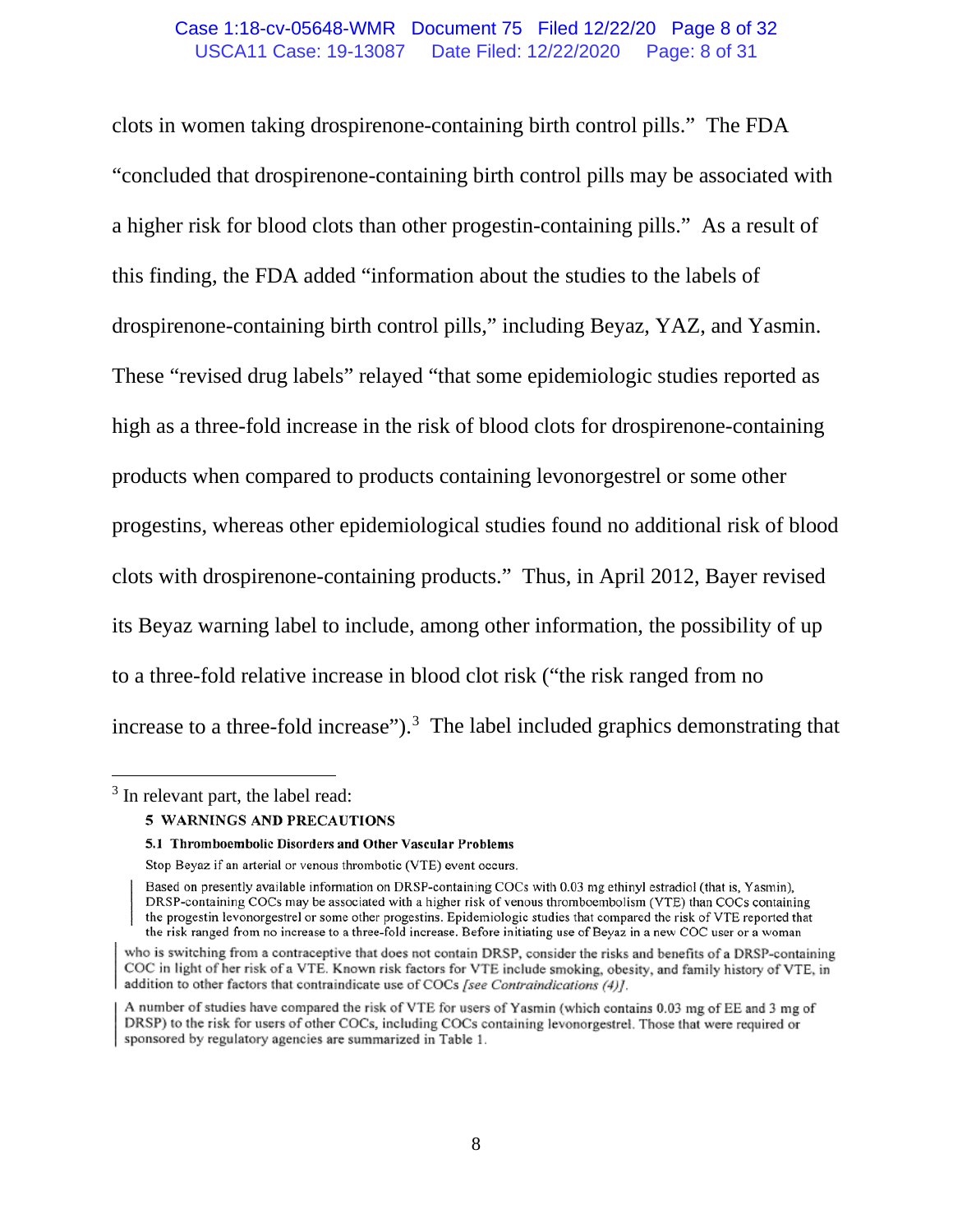### USCA11 Case: 19-13087 Date Filed: 12/22/2020 Page: 9 of 31 Case 1:18-cv-05648-WMR Document 75 Filed 12/22/20 Page 9 of 32

studies had reached varying estimates regarding the comparative VTE risk of

DRSP-containing COCs.<sup>[4](#page-22-0)</sup> The warning noted that VTE risk is highest during

| Epidemiologic Study                                          | <b>Comparator Product</b>             | Hazard Ratio (HR) |
|--------------------------------------------------------------|---------------------------------------|-------------------|
| (Author, Year of Publication)                                | (all are low-dose COCs; with $\leq$   | (95% CI)          |
| <b>Population Studied</b>                                    | $0.04$ mg of $EE$ )                   |                   |
|                                                              |                                       |                   |
| i3 Ingenix                                                   | All COCs available in the US during   | HR: 0.9           |
| (Seeger 2007)                                                | the conduct of the study <sup>b</sup> | $(0.5-1.6)$       |
| Initiators, including new users <sup>®</sup>                 |                                       |                   |
|                                                              |                                       |                   |
|                                                              | All COCs available in Europe during   | HR: 0.9           |
| <b>EURAS</b>                                                 | the conduct of the study <sup>o</sup> | $(0.6-1.4)$       |
| (Dinger 2007)                                                |                                       |                   |
| Initiators, including new users <sup>*</sup>                 | Levonorgestrel/EE                     | HR: 1.0           |
|                                                              |                                       |                   |
|                                                              |                                       | $(0.6-1.8)$       |
| "FDA-funded study" (2011)                                    |                                       |                   |
|                                                              |                                       |                   |
| New users <sup>a</sup>                                       | Other COCs available during the       | HR: 1.8           |
|                                                              | course of the study <sup>d</sup>      |                   |
|                                                              |                                       | $(1.3 - 2.4)$     |
|                                                              | Levonorgestrel/0.03 mg EE             | HR: 1.6           |
|                                                              |                                       | $(1.1-2.2)$       |
|                                                              |                                       |                   |
| All users                                                    |                                       |                   |
|                                                              |                                       |                   |
| (i.e., initiation and continuing<br>use of study combination | Other COCs available during the       | HR: 1.7           |
| hormonal contraception)                                      | course of the study <sup>d</sup>      | $(1.4-2.1)$       |
|                                                              |                                       |                   |
|                                                              | Levonorgestrel/0.03 mg EE             | HR: 1.5           |
|                                                              |                                       | $(1.2 - 1.8)$     |

 $\frac{4}{1}$  In relevant part, the label read:<br>| Table 1: Estimates (Hazard Ratios) of Venous Thromboembolism Risk in Current Users of<br>| Table 1: Estimates (Hazard Ratios) of Venous Thromboembolism Risk in Current Users of

a) "New users" - no use of combination hormonal contraception for at least the prior 6 months

b) Includes low-dose COCs containing the following progestins: norgestimate, norethindrone, levonorgestrel, desogestrel, norgestrel, medroxyprogesterone, or ethynodiol diacetate

c) Includes low-dose COCs containing the following progestins: levonorgestrel, desogestrel, dienogest, chlormadinone acetate, gestodene, cyproterone acetate, norgestimate, or norethindrone

d) Includes low-dose COCs containing the following progestins: norgestimate, norethindrone, or levonorgestrel

. . .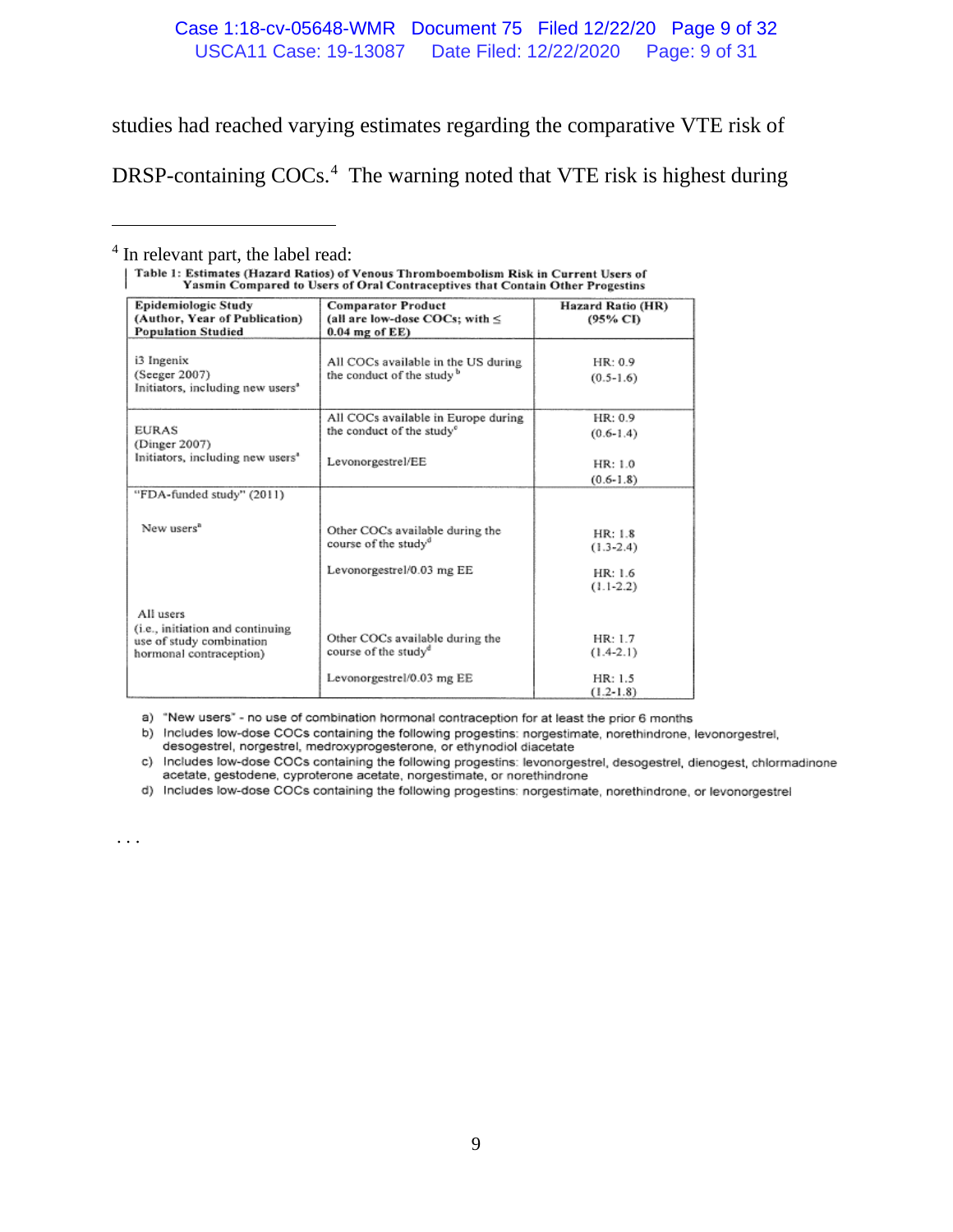#### USCA11 Case: 19-13087 Date Filed: 12/22/2020 Page: 10 of 31 Case 1:18-cv-05648-WMR Document 75 Filed 12/22/20 Page 10 of 32

the first year of COC use and that the risk of VTE from pregnancy is greater than the risk from using oral contraceptives.<sup>[5](#page-22-0)</sup>

Karen Hubbard began taking Bayer's COCs in approximately 2001. She took Yasmin from 2001 until May 2006, when she began taking YAZ. Though her prescribing physician, Dr. Lawrence Rowley, didn't know for sure why she changed her prescription, he thought the change would have been made because YAZ contains a lower dose of estrogen, and his office "always prefer[s] to use the lower-dose pills." Karen Hubbard remained on YAZ until December 2011, when



Risk ratios displayed on logarithmic scale; risk ratio < 1 indicates a lower risk of VTE for DRSP, > 1 indicates an increased risk of VTE for DRSP.

#### <sup>5</sup> In relevant part, the label read:

Although the absolute VTE rates are increased for users of hormonal contraceptives compared to non-users, the rates during pregnancy are even greater, especially during the post-partum period (see Figure 2). The risk of VTE in women using COCs has been estimated to be 3 to 9 per 10,000 woman-years. The risk of VTE is highest during the first year of use. Data from a large, prospective cohort safety study of various COCs suggest that this increased risk, as compared to that in non-COC users, is greatest during the first 6 months of COC use. Data from this safety study indicate that the greatest risk of VTE is present after initially starting a COC or restarting (following a 4 week or greater pill-free interval) the same or a different COC.

The risk of thromboembolic disease due to oral contraceptives gradually disappears after COC use is discontinued.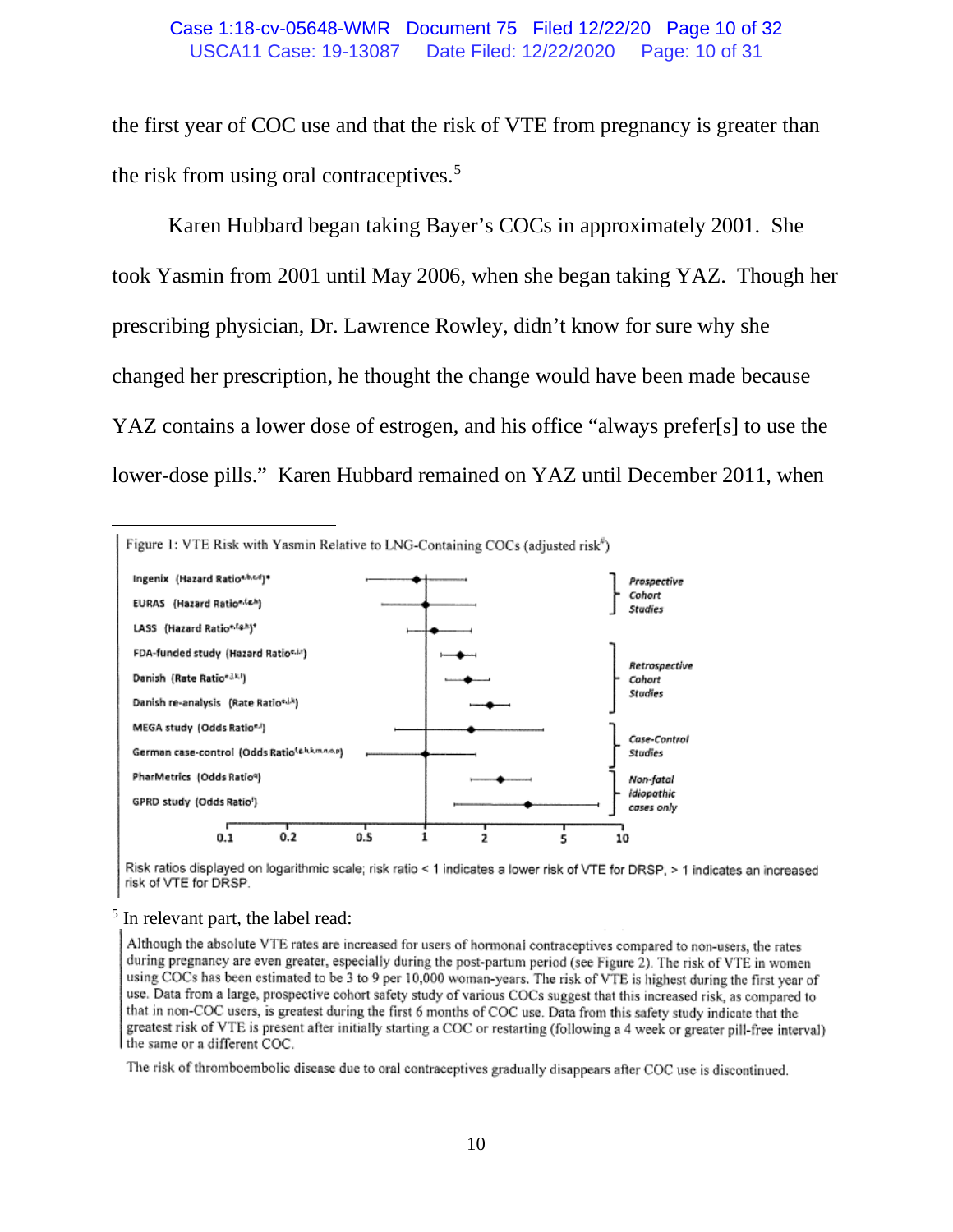#### USCA11 Case: 19-13087 Date Filed: 12/22/2020 Page: 11 of 31 Case 1:18-cv-05648-WMR Document 75 Filed 12/22/20 Page 11 of 32

she began taking Beyaz. Though Dr. Rowley again did not know for sure what explained the change, he thought it was likely due to the folate that Bayer added to Beyaz. Karen Hubbard had been taking Beyaz for a little less than a year when she suffered a stroke in October 2012.

## **B.**

On January 17, 2014, Karen and Michael Hubbard sued Bayer in the United States District Court for the Southern District of Illinois as part of a multidistrict litigation proceeding relating to the manufacture, marketing, and sale of certain oral contraceptives. They alleged that, as a direct result of her use of Bayer's birth control pills, including Yasmin, YAZ, Beyaz, and their generic equivalents, Karen suffered a VTE which caused "an intracerebral hemorrhage" and "lifethreatening," "catastrophic injuries." The Hubbards sought compensatory and punitive damages for negligence; strict liability based on a design defect; strict liability based on a defective warning; negligence based on a failure to issue a timely post-sale warning; fraud; breach of warranty; and loss of consortium. <sup>[6](#page-22-0)</sup>

On August 15, 2018, with the matter still pending in the Southern District of Illinois, Bayer moved for summary judgment. According to Bayer, the undisputed

<sup>6</sup> The Hubbards' complaint also named as a defendant generic manufacturer Teva Pharmaceuticals USA, Inc. After Teva answered, the Hubbards stipulated to the dismissal of their claims against Teva with prejudice.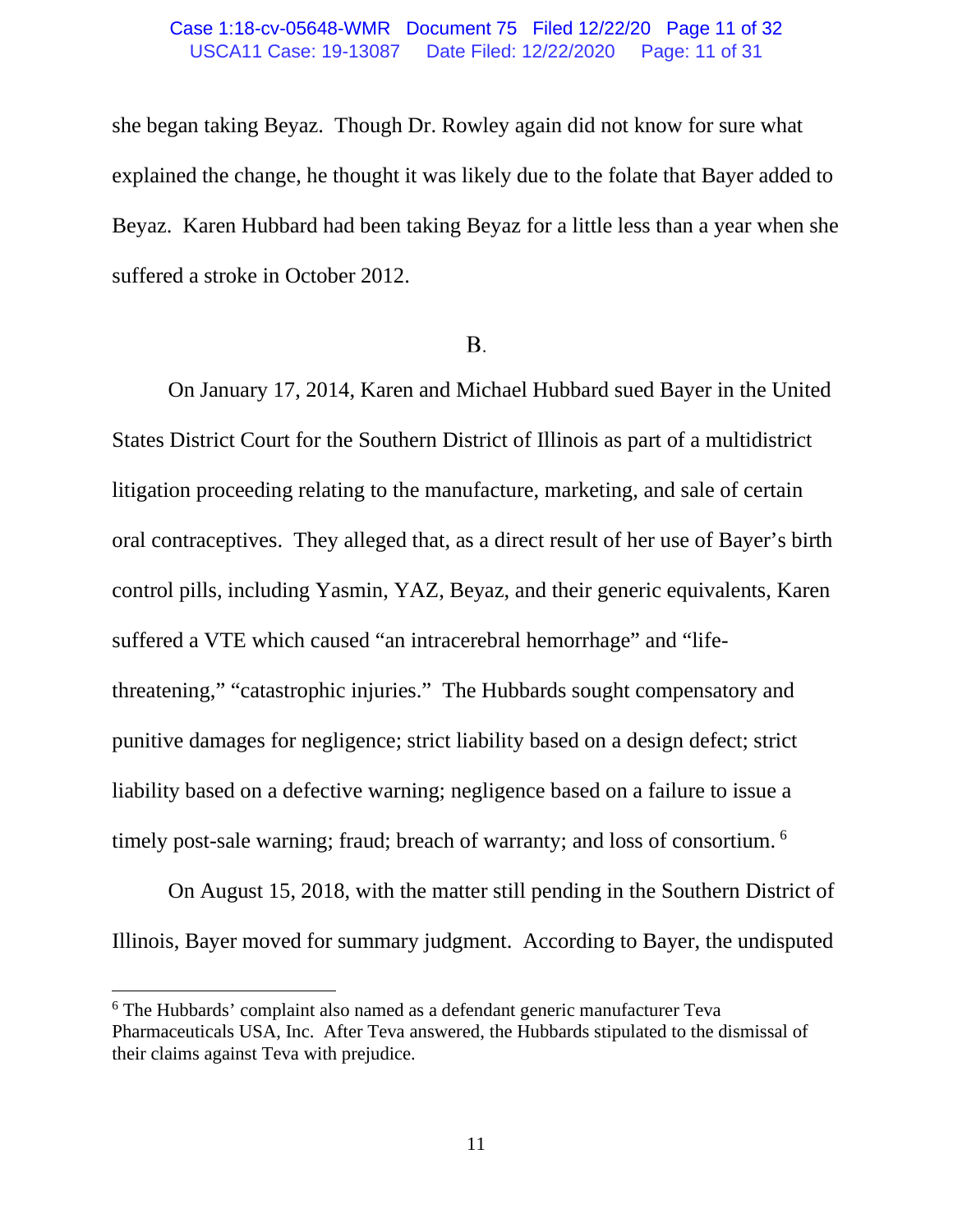#### USCA11 Case: 19-13087 Date Filed: 12/22/2020 Page: 12 of 31 Case 1:18-cv-05648-WMR Document 75 Filed 12/22/20 Page 12 of 32

facts showed that Karen Hubbard's prescribing physician, Dr. Rowley, "had actual knowledge of the risk that" the Hubbards contend Bayer failed to disclose. Dr. Rowley, Bayer claimed, "provided explicit, uncontroverted testimony that he was aware of the potentially higher risk of VTE [associated with DRSP-containing COCs] long before he wrote" Karen Hubbard's "final prescription." Thus, "no failure to disclose any information in the warning label caused Dr. Rowley to prescribe Beyaz to" Karen Hubbard, since "he was already well aware of the alleged risks." Bayer argued that the failure-to-warn claims therefore failed, and so did the others: the Hubbards had not raised a triable issue of fact on causation.

The Hubbards opposed the motion. They said that the warnings available to Dr. Rowley in December 2011 were inadequate, including because they lacked the information made available in the 2012 update to the Beyaz label. The Hubbards further claimed that Dr. Rowley's testimony on his December 2011 knowledge of the increased VTE risks associated with Beyaz was "equivocal." And Bayer's new warning "changed the way he counseled patients." Without unequivocal testimony from Dr. Rowley that he would have prescribed Beyaz to Karen Hubbard after reading an appropriate warning, the Hubbards offered, summary judgment was not warranted.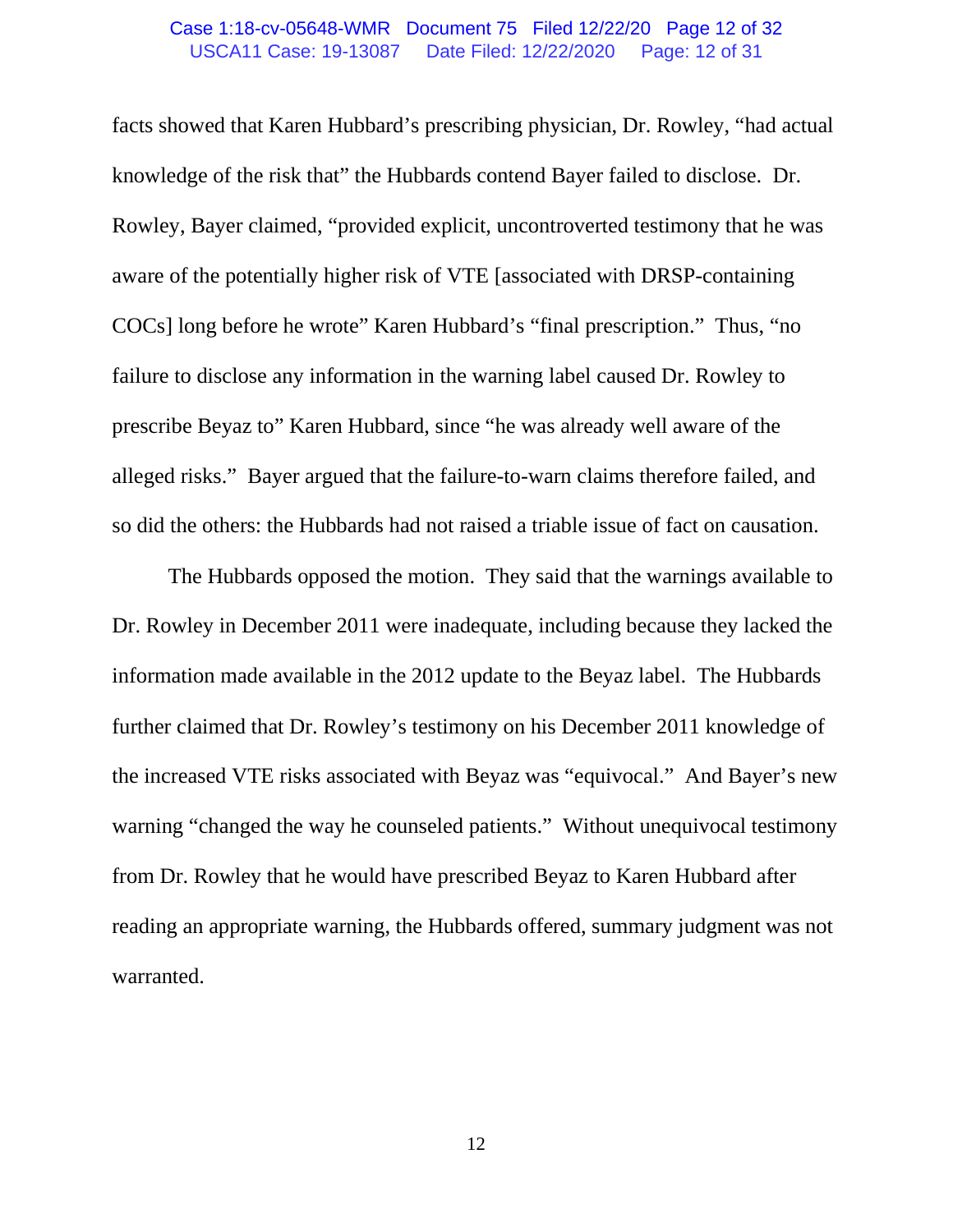#### USCA11 Case: 19-13087 Date Filed: 12/22/2020 Page: 13 of 31 Case 1:18-cv-05648-WMR Document 75 Filed 12/22/20 Page 13 of 32

With Bayer's summary judgment motion still pending, the case was transferred to the Northern District of Georgia because the parties had completed generic discovery, obviating the need for multidistrict coordination.

After further briefing, the district court in the Northern District of Georgia granted Bayer's motion for summary judgment, reasoning that the Hubbards could not prove Bayer's inadequate warning caused Karen Hubbard's injury. "Without evidence that a different warning would have changed the prescribing decision," the district court wrote, the Hubbards could not show that Karen Hubbard's injury "would have been avoided but for Bayer's alleged failure to warn." The district court agreed with Bayer that Dr. Rowley's testimony established "that no different warning would have changed the prescribing decision and avoided the injury."

The Hubbards timely appealed the district court's order.

### $II.$

We review a district court's grant of summary judgment de novo, viewing the evidence and drawing all reasonable inferences in the light most favorable to the nonmoving party. Tesoriero v. Carnival Corp., 965 F.3d 1170, 1177 (11th Cir. 2020). Summary judgment is appropriate only when "there is no genuine dispute as to any material fact and the movant is entitled to judgment as a matter of law." Fed R. Civ. P. 56(a). "Where the record taken as a whole could not lead a rational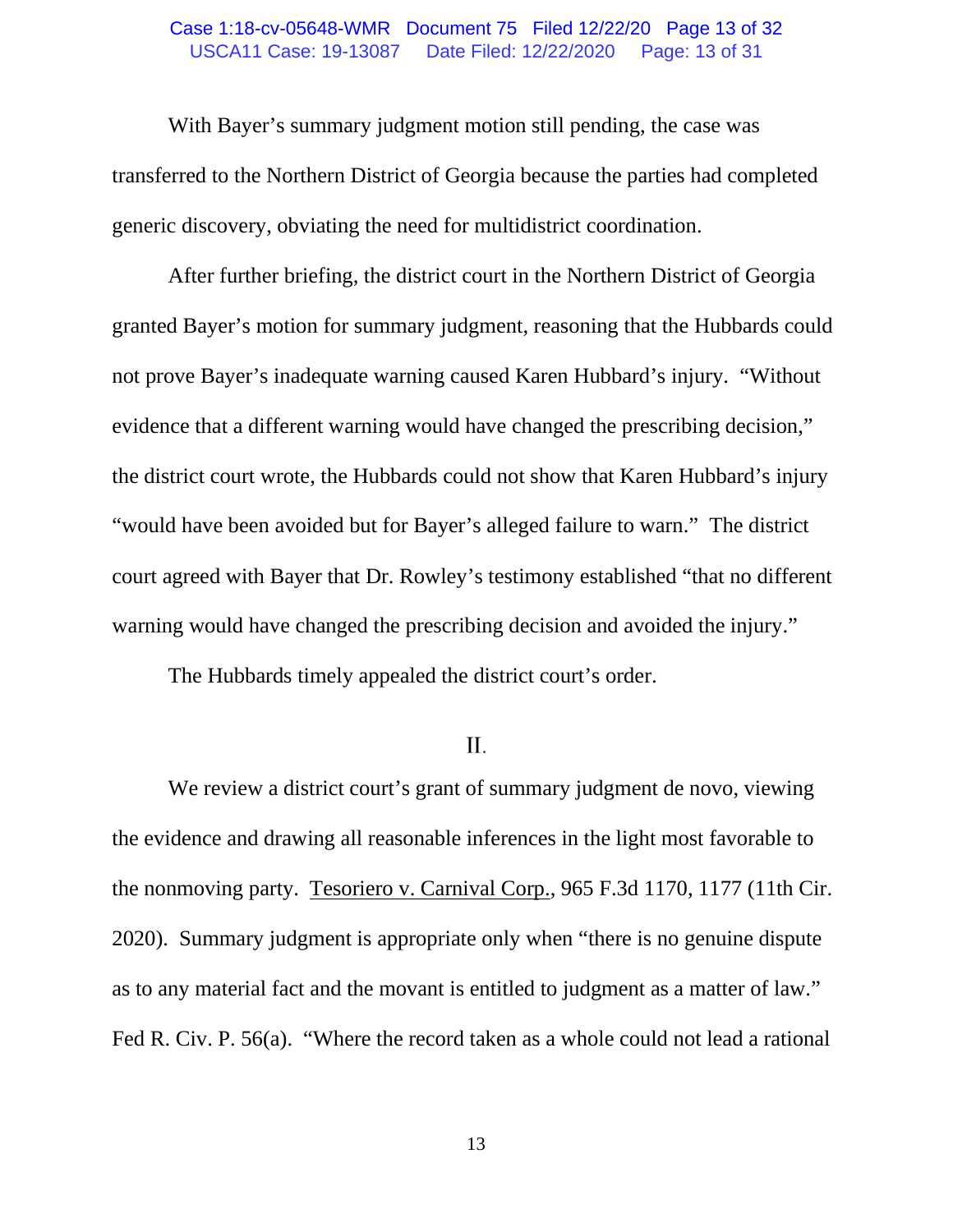#### USCA11 Case: 19-13087 Date Filed: 12/22/2020 Page: 14 of 31 Case 1:18-cv-05648-WMR Document 75 Filed 12/22/20 Page 14 of 32

trier of fact to find for the non-moving party, there is no genuine issue for trial." Tesoriero, 965 F.3d at 1177 (quotation marks and citation omitted).

The parties agree that all relevant events took place in Georgia and that, in this diversity action, Georgia law applies to the Hubbards' failure to warn claim.<sup>[7](#page-22-0)</sup> In the typical failure-to-warn product liability case, "Georgia law insists that a plaintiff show that the defendant had a duty to warn [the plaintiff], that the defendant breached that duty, and that the breach proximately caused the plaintiff's injury." Dietz v. Smithkline Beecham Corp., 598 F.3d 812, 815 (11th Cir. 2010). But this general standard applies somewhat differently when the product at issue is a prescription drug. Under Georgia's learned intermediary doctrine, the drug manufacturer "does not have a duty to warn the patient of the dangers involved with the product, but instead has a duty to warn the patient's doctor." Id. (quoting McCombs v. Synthes (U.S.A.), 587 S.E.2d 594, 594 (Ga. 2003)). "The rationale for [this] doctrine is that the treating physician is in a better position to warn the patient than the manufacturer, in that the decision to employ prescription medication involves professional assessment of medical risks in light of the physician's knowledge of a patient's particular need and susceptibilities." Id. (quoting McCombs, 587 S.E.2d at 594) (alteration accepted).

 $<sup>7</sup>$  At oral argument in district court, the Hubbards agreed that because each of their claims</sup> requires a triable issue of fact on causation, all claims rise or fall with their failure-to-warn claims. They do not argue otherwise on appeal.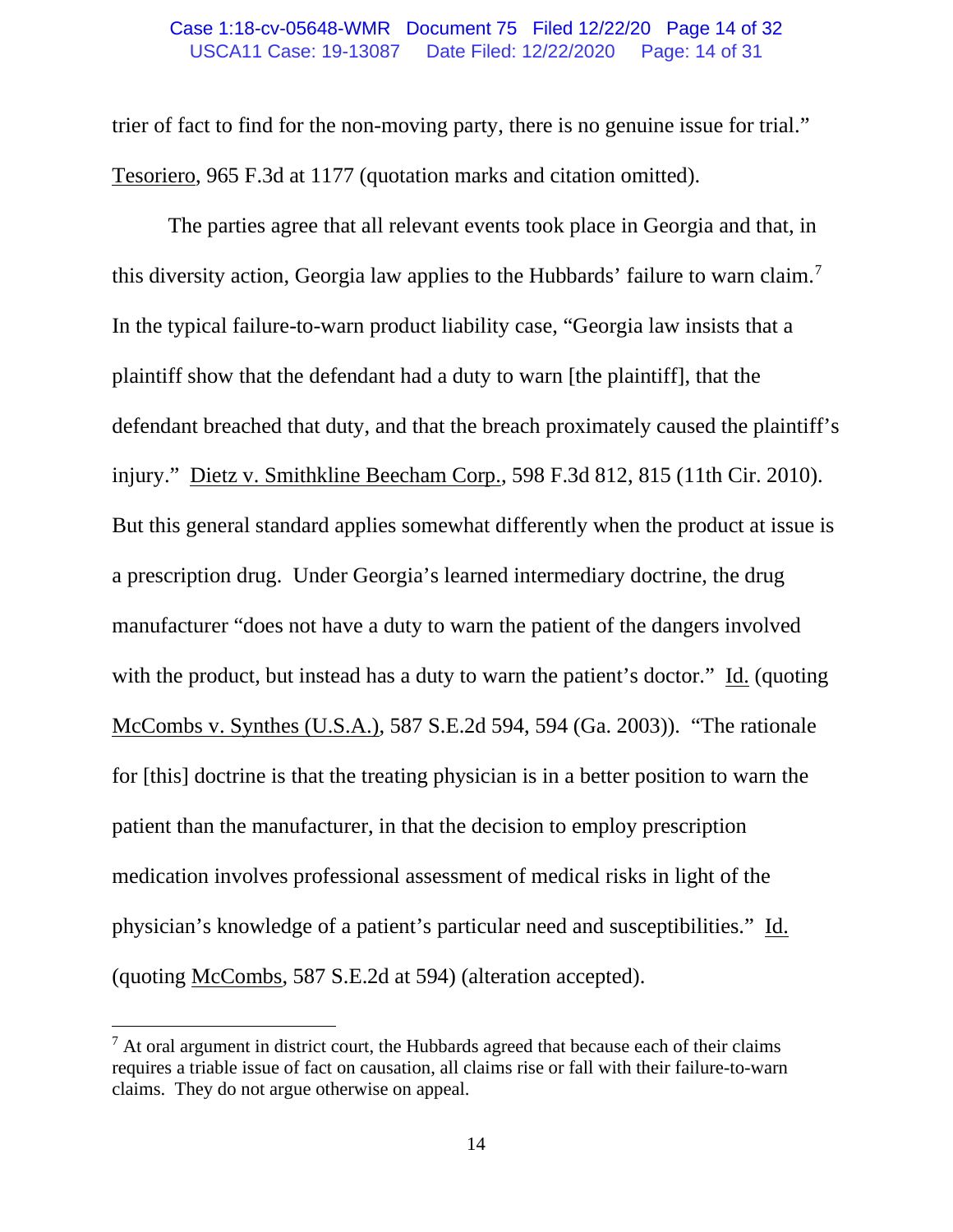#### USCA11 Case: 19-13087 Date Filed: 12/22/2020 Page: 15 of 31 Case 1:18-cv-05648-WMR Document 75 Filed 12/22/20 Page 15 of 32

For purposes of summary judgment, Bayer assumes that its warning was inadequate. But that does not end our analysis. "If the warning is inadequate, or merely presumed to be, the plaintiff must demonstrate that the deficient warning proximately caused the alleged injury." Id. at 816. To establish proximate cause, the plaintiff must prove a causal link between the inadequate warning and the prescription decision. Thus, "in cases where a learned intermediary has actual knowledge of the substance of the alleged warning and would have taken the same course of action even with the information the plaintiff contends should have been provided, courts typically conclude that the causal link is broken and the plaintiff cannot recover." Id. (internal quotation marks and citation omitted; alteration accepted).

While proximate cause is an issue of fact normally reserved for the jury, Georgia law provides that the court may decide questions of proximate cause as a matter of law when the evidence is "plain and undisputed." Sanders v. Lull Int'l, Inc., 411 F.3d 1266, 1271 (11th Cir. 2005) (quoting Ont. Sewing Mach. v. Smith, 572 S.E.2d 533, 536 (Ga. 2002)).

On this record, we hold that even when viewed in the light most favorable to the Hubbards, the evidence does not raise a genuine issue of material fact and that Bayer is entitled to final summary judgment as a matter of law. Dr. Rowley "provided explicit, uncontroverted testimony that, even when provided with the

15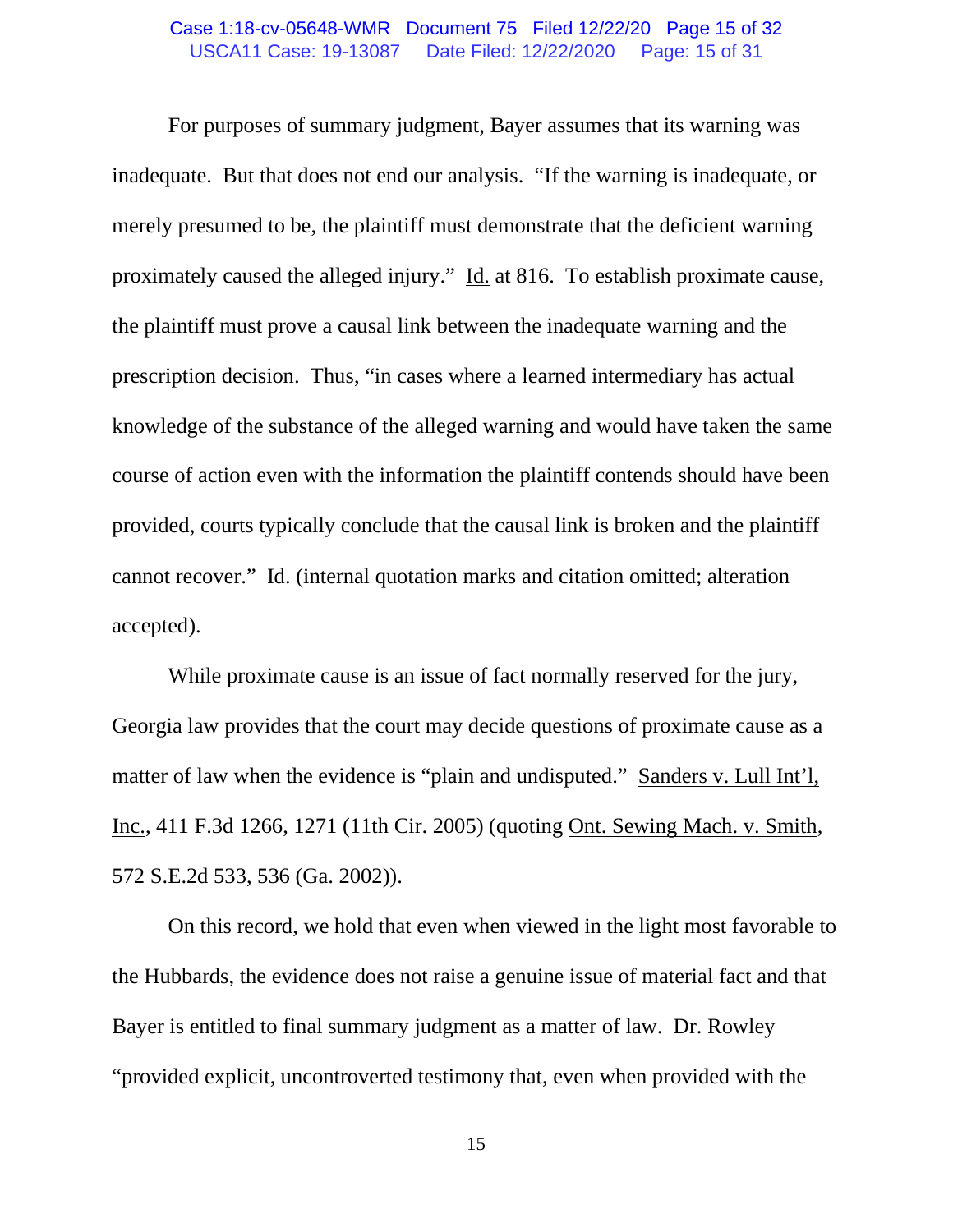#### USCA11 Case: 19-13087 Date Filed: 12/22/2020 Page: 16 of 31 Case 1:18-cv-05648-WMR Document 75 Filed 12/22/20 Page 16 of 32

most current research and FDA mandated warnings," as well as the information found in Bayer's updated 2012 Beyaz label, he would still have prescribed Beyaz to Karen Hubbard. See Dietz, 598 F.3d at 816. Moreover, Dr. Rowley's testimony indicates that he already knew in December 2011 what he considered to be substantially the same risk information later included in the 2012 Beyaz label. The causal chain is therefore broken, and the Hubbards cannot establish proximate cause.

#### А.

Most importantly, Dr. Rowley unambiguously testified that he views his December 2011 decision to prescribe Beyaz to Karen Hubbard as an appropriate one, even now that he knows exactly what was included in the 2012 label. At his deposition, after having discussed the risks listed in the 2012 Beyaz label as well as risks discussed in previous studies and FDA warnings, Dr. Rowley was asked "Do you believe today that your decision to prescribe Beyaz for Mrs. Hubbard was appropriate?" He responded, "Yes."

Were this not enough, Dr. Rowley's response to the 2012 Beyaz label update further indicates that knowledge of that information in December 2011 would not have changed his decision to prescribe Beyaz to Karen Hubbard. Dr. Rowley testified that he did not consider the information contained in the 2012 Beyaz label

16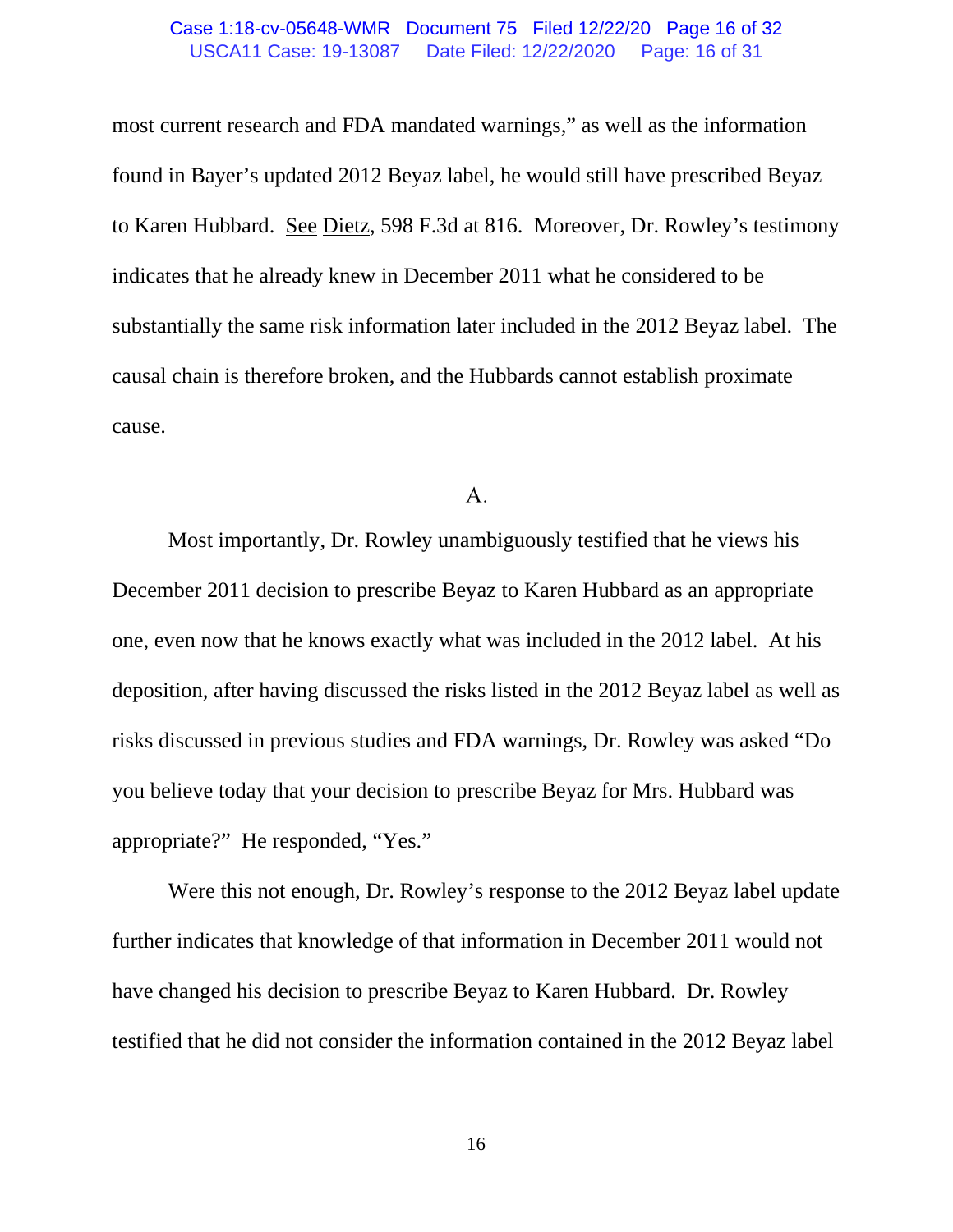to be significant enough to change his prescribing practices for patients already on

Beyaz or similar pills:

Q: Okay. I believe you said you recall that there may have been a new label issued sometime in 2012.

A: The FDA alert.

Q: When that happened, did you alert your patients?

A: No.

Q: Why not?

A: Once again, the relative risk that was discussed was actually very small versus the fact that people have been on it for--have taken it, they're happy with it, that they have not had any complications with it. So the relative risk of trying to pull everybody back as soon as you hear a--an alert was so small that it really just didn't justify it, in my mind.

Q: Is it fair to conclude that the benefits of Beyaz outweigh the risk in patients who have already been taking it for some time with no problems?

. . .

A: Yes.

Indeed, Dr. Rowley testified that he did not change "the way [he] prescribed birth

control to patients . . . after April of 2012," and he still prescribes Beyaz, YAZ, and

Yasmin (though he more frequently prescribes birth control pills containing

progestins other than DRSP).

Dr. Rowley's testimony about his general prescribing practices bolsters still

further the ultimate conclusion that he would have prescribed Beyaz to Karen

Hubbard in December 2011 even if he had the 2012 Beyaz label in hand. Dr.

Rowley explained that his standard practice is to continue a patient who has been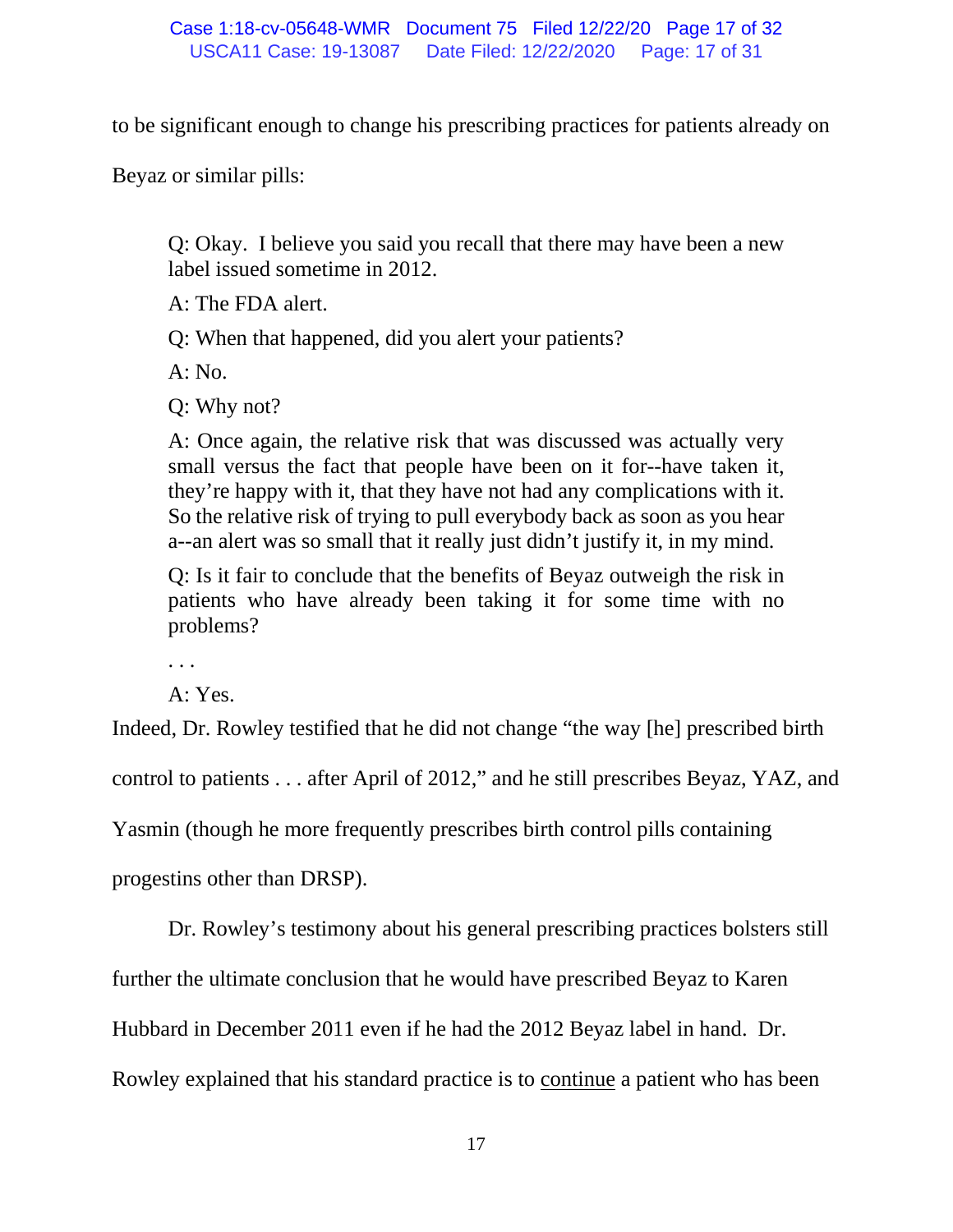#### USCA11 Case: 19-13087 Date Filed: 12/22/2020 Page: 18 of 31 Case 1:18-cv-05648-WMR Document 75 Filed 12/22/20 Page 18 of 32

taking a particular birth control pill for an extended period without problems on the same pill or a similar pill, unless the patient has developed a contraindication for the pill. A patient who has tolerated a pill for a long time is "[l]ess likely to suddenly develop problems." So the "first thing" Dr. Rowley does when deciding which birth control pill to prescribe a patient is to "find out which birth control pills" the patient has taken "in the past and how" she's "done on them." If a patient "is doing well on a pill, it makes sense to keep [her] on that pill." Karen Hubbard had been doing well on Bayer's line of DRSP-containing birth control pills for many years. Her medical records indicated that she was satisfied with Yasmin in 2005 and requested a refill; that she was satisfied with Yasmin in 2006 and requested a refill (though she ended up receiving a prescription for YAZ); and that she was satisfied with YAZ and requested refills in each of 2007, 2008, 2009, and 2010.

In short, Karen Hubbard tolerated YAZ "quite well" for several years, and she had tolerated Yasmin well "for several years prior to that." Thus, in December 2011, Dr. Rowley prescribed Karen Hubbard Beyaz, which he regards as "the same medication" as YAZ: the only difference is that Beyaz contains a folate supplement, which provides benefits to women of childbearing age. As we've noted, Dr. Rowley agreed that even after the 2012 label change, "the benefits of Beyaz outweigh the risk in patients who have already been taking it for some time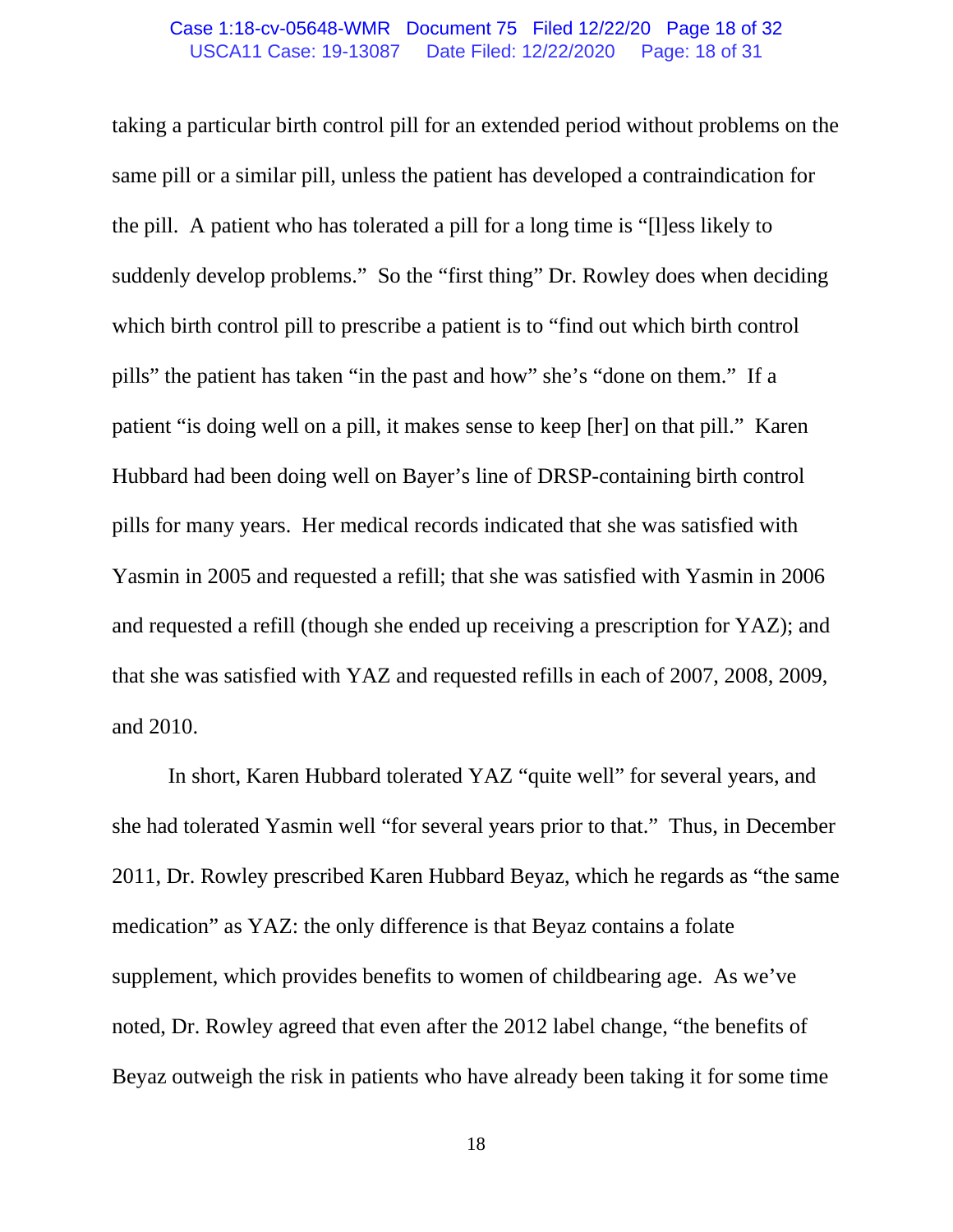#### USCA11 Case: 19-13087 Date Filed: 12/22/2020 Page: 19 of 31 Case 1:18-cv-05648-WMR Document 75 Filed 12/22/20 Page 19 of 32

with no problems." That Karen Hubbard was just such a patient--she had been taking YAZ, a materially identical drug, for several years without any problem- underscores Dr. Rowley's testimony that he would have prescribed her Beyaz even if he had the benefit of the 2012 label change at the time.

Moreover, Dr. Rowley's unequivocal testimony that knowledge of the information contained in the 2012 Beyaz label would not have altered his 2011 decision to prescribe Beyaz to Karen Hubbard puts this case on all fours with Dietz, 598 F.3d at 814–15. In Dietz, a doctor diagnosed Garrison David Dietz with major depression and prescribed Paxil, an antidepressant the defendant manufactured. Id. at 814. Eight days after beginning his Paxil prescription, Dietz committed suicide. Id. We affirmed the district court's grant of the manufacturer's motion for summary judgment on Dietz's wife's failure-to-warn claims. Id. at 814, 816. When asked at his deposition whether he "still agree[d] with [his] decision to prescribe Paxil for Mr. Dietz," the prescribing physician replied, "Yes." Id. at 814. After having read the new, updated prescribing information for Paxil, the physician testified:

Q. [I]s there anything in that [new warning] that makes you believe that if you had read that same information in April of 2002 you would have decided not to prescribe Paxil for Gary Dietz?

A. No.

Q. So sitting here today, knowing Gary Dietz ultimately took his own life, do you still consider your decision to prescribe Paxil for him on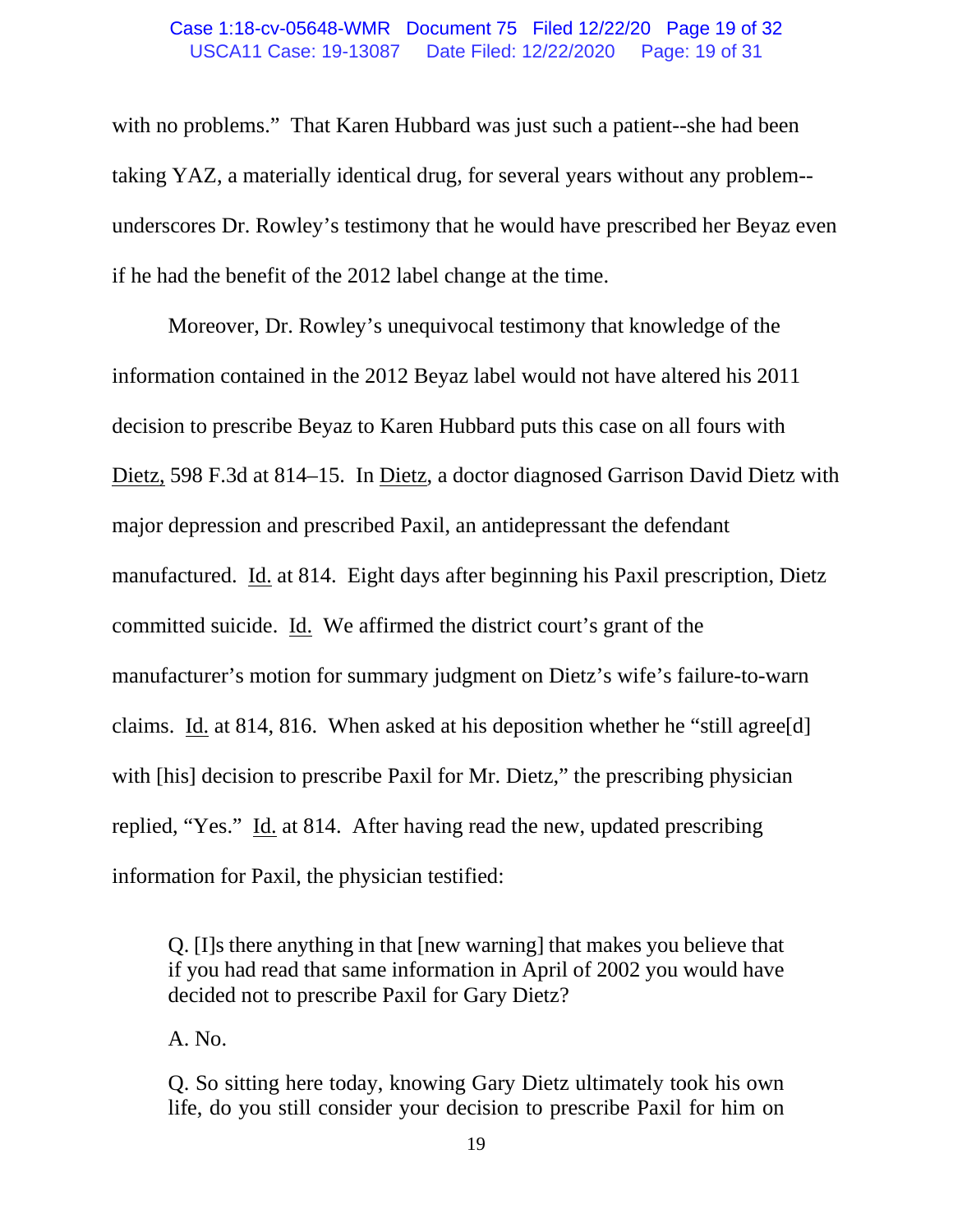#### USCA11 Case: 19-13087 Date Filed: 12/22/2020 Page: 20 of 31 Case 1:18-cv-05648-WMR Document 75 Filed 12/22/20 Page 20 of 32

April 3rd, 2002, to be an appropriate decision?

A. I felt the risk of not treating him was worse. So I would have to make a decision, and I felt like I needed to prescribe him Paxil.

Id. at 815 (alteration accepted). Just as here, the doctor's assertion that he still considered his prescription decision "appropriate" after reviewing the updated research and warnings "sever[ed] any potential chain of causation through which [the plaintiff] could seek relief." Id. at 816.

The facts in this case are even stronger than those presented in Dietz. While Dietz did not rely on any evidence suggesting that the prescribing doctor already knew of the additional risks when he wrote the prescription, here, the record contains just such evidence. And this further supports the conclusion that an update to the Beyaz label would not have affected Dr. Rowley's December 2011 decision to prescribe Beyaz to Karen Hubbard. See id. at 816 (noting that the causal link is typically broken when "a learned intermediary has actual knowledge of the substance of the alleged warning and would have taken the same course of action"). The record demonstrates that Dr. Rowley already knew DRSPcontaining COCs like Beyaz pose an increased risk of VTE when he prescribed Beyaz to Karen Hubbard in 2011, and that he did not consider the additional information contained in the 2012 Beyaz label to significantly add to his corpus of knowledge. Bayer's failure to include this information in the previous Beyaz label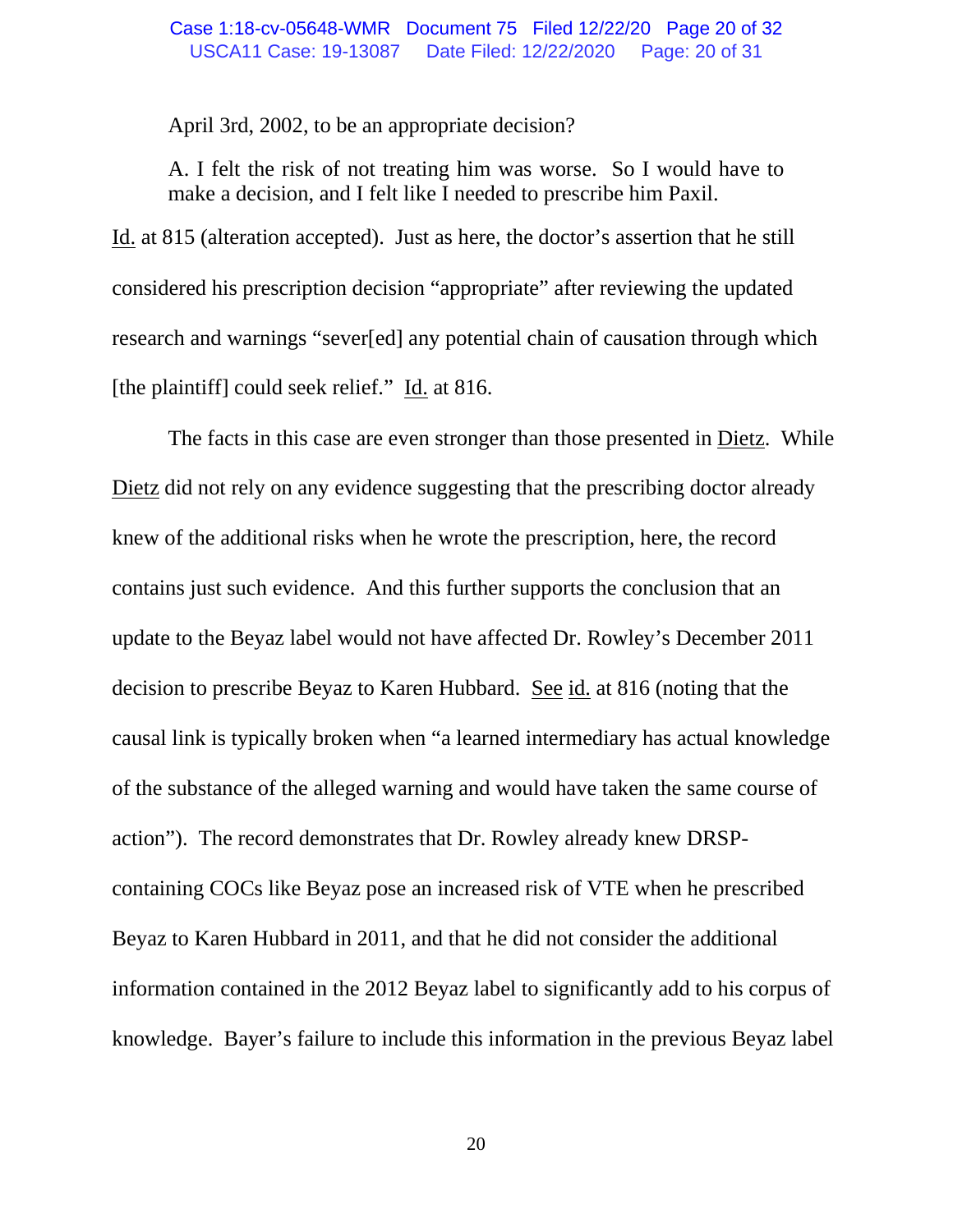#### USCA11 Case: 19-13087 Date Filed: 12/22/2020 Page: 21 of 31 Case 1:18-cv-05648-WMR Document 75 Filed 12/22/20 Page 21 of 32

could not have caused Dr. Rowley's decision to prescribe Beyaz to Karen Hubbard.

The 2012 warning label added studies suggesting that DRSP-containing COCs may pose up to a three-fold increase in VTE risk compared to COCs that use other progestins. But when Dr. Rowley prescribed Beyaz to Karen Hubbard in December 2011, he already knew DRSP-containing pills possibly posed a greater risk of VTE than other COCs. Dr. Rowley testified he was "aware of the possibility of an increased risk of blood clots from pills like Beyaz in May of 2011." Indeed, Dr. Rowley has known since 1979 that all birth control pills carry a risk of blood clots, and has since then continued to "keep up with the literature on risks associated with birth control pills that contain [DRSP] in particular." This included, for example, knowledge in 2009 of two studies suggesting that there might be a higher risk from Yasmin than from other types of birth control pills. Dr. Rowley reviewed the 2010 Beyaz label, which referenced two studies finding a small increased risk of DRSP-containing pills compared to pills containing levonorgestrel, an alternative progestin. And the three 2011 FDA updates that predated Karen Hubbard's prescription suggested a slightly higher blood clot risk from DRSP-containing pills than from other pills.

Dr. Rowley testified that when measured against his general knowledge of the relatively greater risk from DRSP pills, these updates were not "like an

21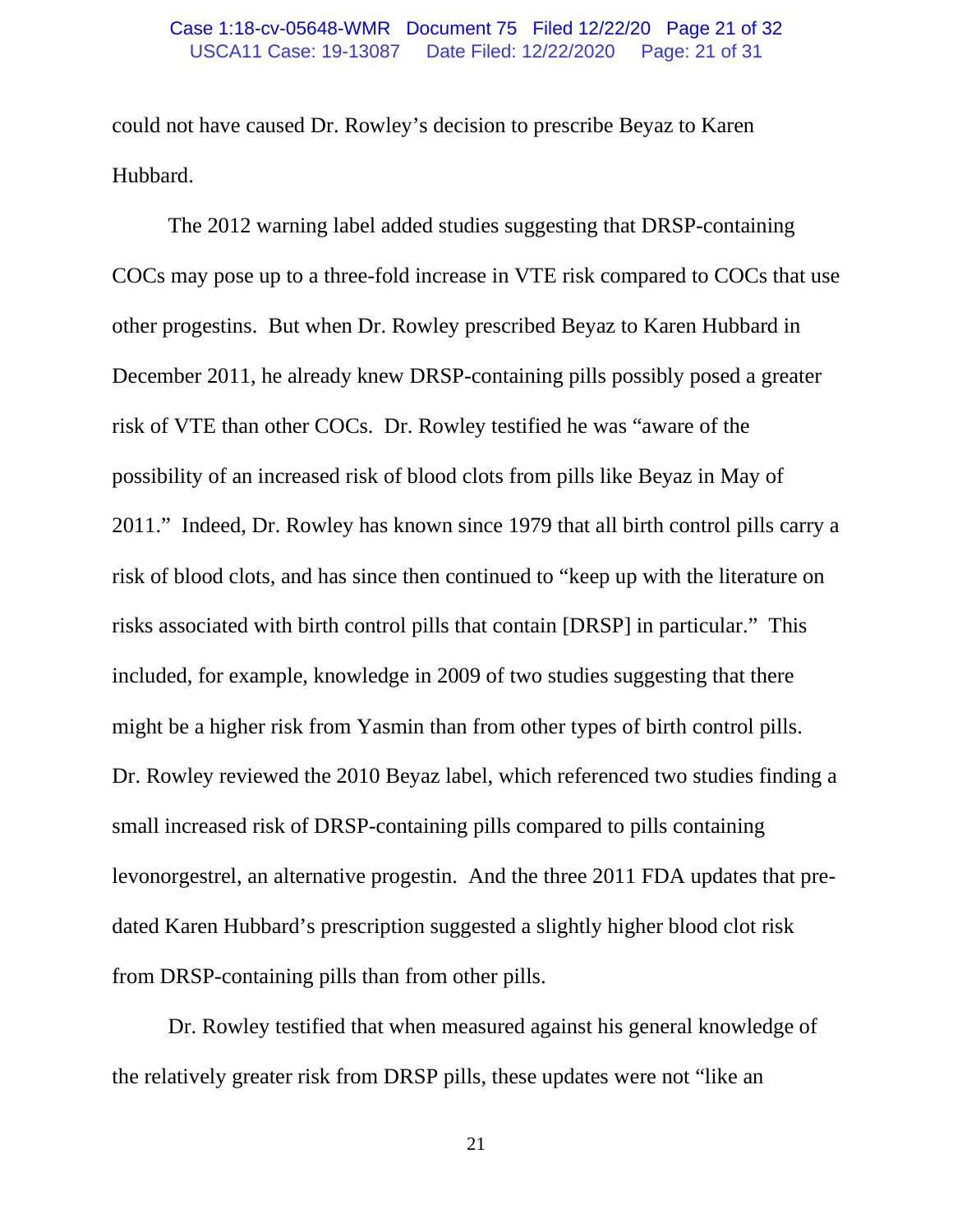#### USCA11 Case: 19-13087 Date Filed: 12/22/2020 Page: 22 of 31 Case 1:18-cv-05648-WMR Document 75 Filed 12/22/20 Page 22 of 32

absolute game changer at the time." In his words, the information in the FDA updates "was no different to what had come out from previous studies [that said] there may be a slight increased risk . . . . It was something which the FDA had come out with, but there had been studies before which had also suggested that increased risk . . . ." Dr. Rowley knew in December 2011 the essence of the information that would later be added to the Beyaz label--that DRSP pills like Beyaz may pose an increased risk of VTE relative to non-DRSP pills--and did not regard it as a significant change to what he already knew about the DRSP-pill risk profile.

To be sure, the April 2012 label listed the possibility of a DRSP-related increase in blood clot risk up to three-fold, while the September and October 2011 FDA updates referred to a study suggesting only a 1.5-fold risk. But Dr. Rowley's testimony expressly offered that he did not view this change as significant. Dr. Rowley did not alert his patients about the 2012 label change, because the change was "so small that it really just didn't justify" changing prescriptions for those who were already on DRSP-containing pills and were happy with them. And the April 2012 update did not cause Dr. Rowley's practice group to "reach any new conclusion about whether" Beyaz carried "a higher risk of causing a blood clot than other birth control pills." Most significantly, Dr. Rowley did not change the way he "prescribed birth control to patients . . . after April of 2012."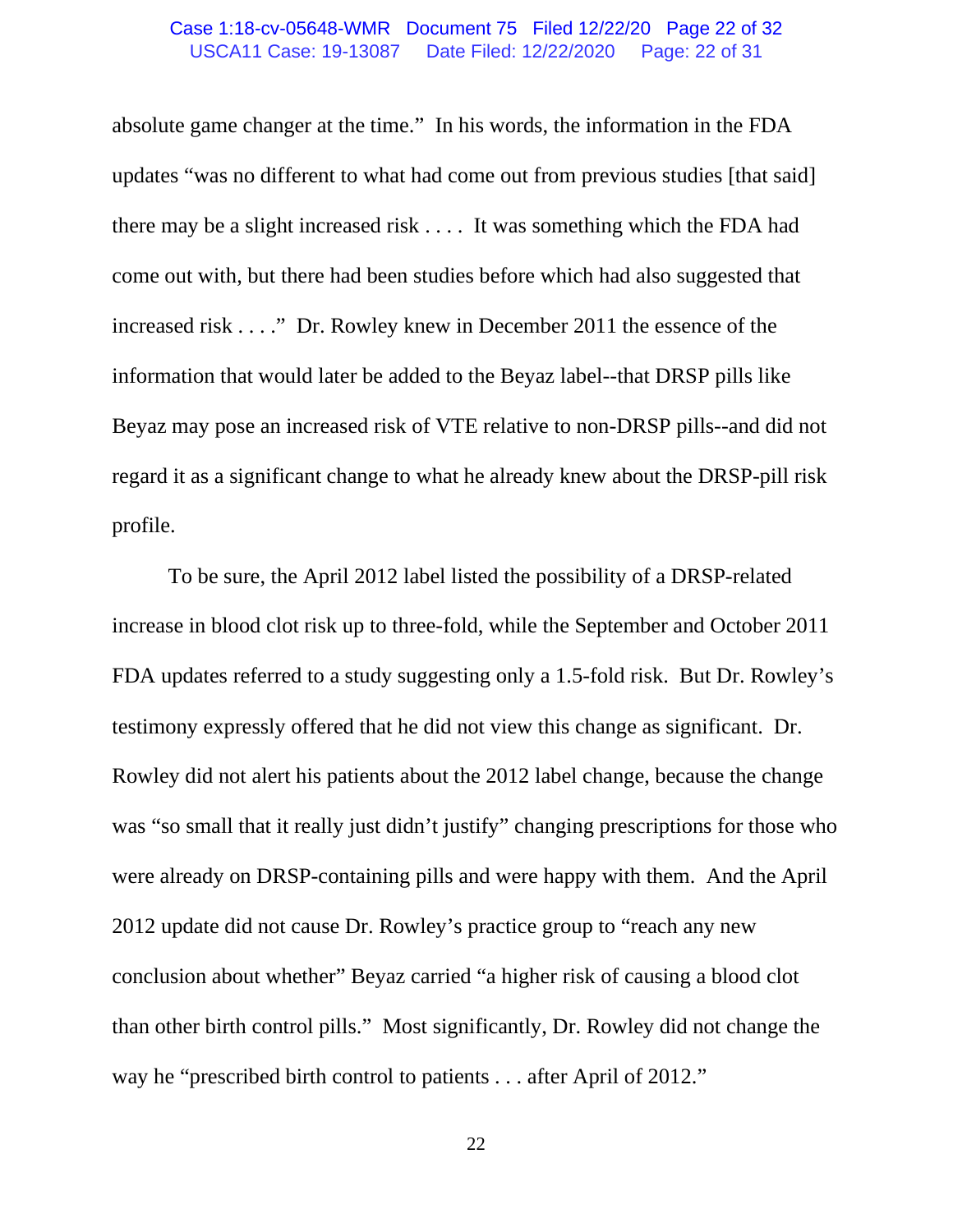#### USCA11 Case: 19-13087 Date Filed: 12/22/2020 Page: 23 of 31 Case 1:18-cv-05648-WMR Document 75 Filed 12/22/20 Page 23 of 32

All told, Dr. Rowley testified clearly that the information found in the 2012 label update would not have changed his decision to prescribe Beyaz to Karen Hubbard; and, indeed, that he already knew of the relevant risks at the time of the prescription. Under controlling case law, this precludes the Hubbards from establishing proximate cause.

## **B.**

As the Hubbards correctly observe, the evidence does indicate that the 2012 label change had some general impact on Dr. Rowley. But for the Hubbards to show a genuine issue of material fact regarding proximate cause, this evidence must speak to whether the information in the 2012 label change would have affected in some way Dr. Rowley's decision to prescribe Beyaz to Karen Hubbard. See Dietz, 598 F.3d at 816. The evidence the Hubbards rely on, however, does not bear on Dr. Hubbard's decisionmaking regarding prescriptions, at least for patients similar to Karen Hubbard.<sup>8</sup>

<span id="page-22-0"></span><sup>8</sup> The Hubbards also argue that summary judgment was inappropriate because Dr. Rowley's testimony that he still believes his decision to prescribe Beyaz to Karen Hubbard was appropriate "could be impeached by evidence that the relative risks and benefits to Mrs. Hubbard of other COCs were such that an informed intermediary would not have prescribed Beyaz to her." This argument misses the mark. Under Dietz, the question relevant to proximate cause is not how a fully informed physician would have reasonably behaved, but rather how Dr. Rowley himself would have behaved were he fully informed. See 598 F.3d at 816. And as we have outlined, Dr. Rowley testified plainly that the information in the 2012 Beyaz label update would not have changed his risk/benefit calculation with respect to Karen Hubbard or similar patients. See supra Section II.A.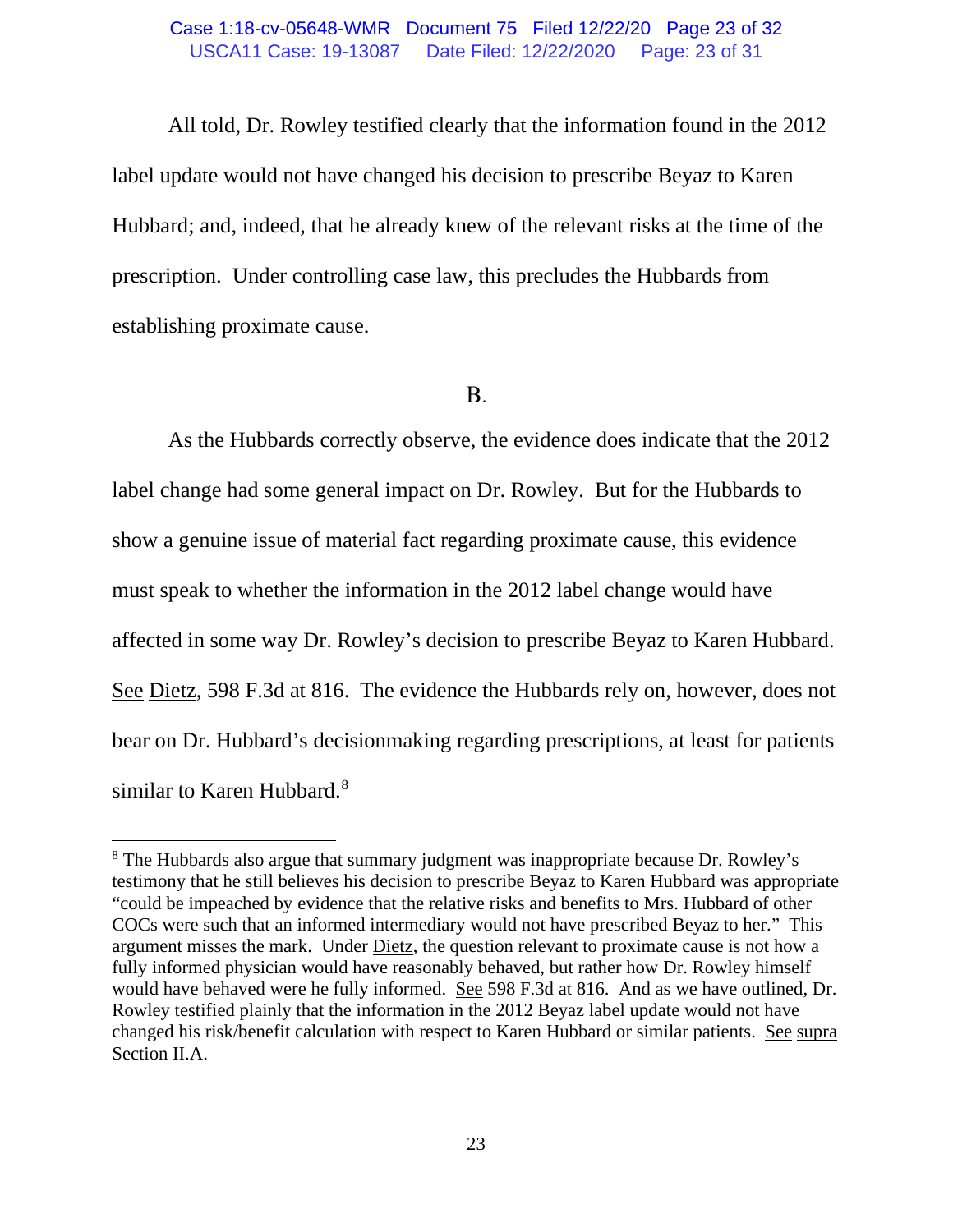#### USCA11 Case: 19-13087 Date Filed: 12/22/2020 Page: 24 of 31 Case 1:18-cv-05648-WMR Document 75 Filed 12/22/20 Page 24 of 32

First, the Hubbards say that Dr. Rowley changed his method of counseling patients after the 2012 update. Dr. Rowley testified that, beginning at the time of the 2012 FDA statement, he began to provide his patients additional information about Beyaz: "that there is some concern that there may be a slightly higher risk of a DVT, of a clot in the leg associating with using [Beyaz] versus some other types of birth control pills." Also in 2012, Dr. Rowley began telling patients "there may be a slightly higher risk by being on the pill which has drospirenone." So the 2012 FDA update caused Dr. Rowley to more clearly communicate to his patients the possibility that DRSP-containing pills pose a slightly increased risk of blood clots relative to other pills.

But a change in communication practices says nothing about the 2012 label's impact on Dr. Rowley's decisionmaking regarding whether to prescribe Beyaz; indeed, Dr. Rowley continued to prescribe Beyaz, YAZ, and Yasmin after 2012. It says even less about the central question in this case: whether the 2012 label would have impacted Dr. Rowley's decision to prescribe Beyaz to Karen Hubbard in December 2011. Dr. Rowley already knew in December 2011 of the possibility that DRSP-containing pills posed some increased risk of blood clots yet prescribed one to Karen Hubbard anyway. And Dr. Rowley testified that he did not view the 2012 update as significant enough to justify the risk of transferring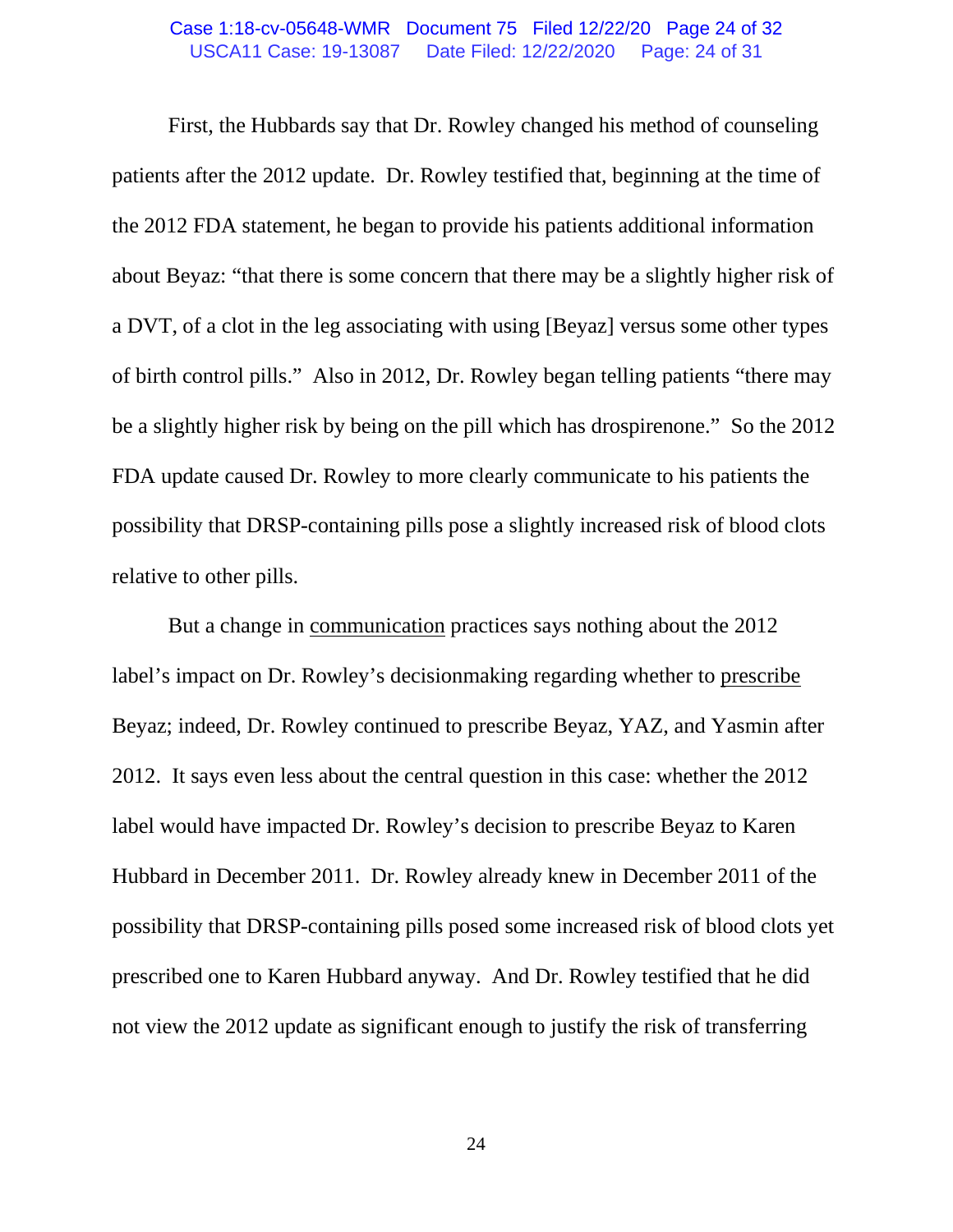#### USCA11 Case: 19-13087 Date Filed: 12/22/2020 Page: 25 of 31 Case 1:18-cv-05648-WMR Document 75 Filed 12/22/20 Page 25 of 32

women who did well on and were happy with their DRSP pills to another pill- women like Karen Hubbard.

Thus, whatever the impact of the 2012 label change on Dr. Rowley's patient communications practices, the risks discussed in these communications did not affect his prescribing decisions for women situated similarly to Karen Hubbard. The Hubbards' evidence on this score therefore does not create a material issue of fact in dispute about whether the 2012 label would have changed Dr. Rowley's prescription decision in 2011.

Moreover, even if a change in what Dr. Rowley communicated to his patients could be instructive, it is far from clear that the change in patient counseling after the 2012 update was a significant one. Dr. Rowley testified that even at the time of Karen Hubbard's December 2011 visit, before the 2012 update, his office would have communicated to Hubbard "safety information about the possibility of an increased risk of blood clots" from DRSP-containing pills such as Yasmin and Beyaz.

Second, the Hubbards point out that Dr. Rowley prescribes fewer DRSPcontaining COCs now than he did prior to the 2012 update. By the end of 2012, Dr. Rowley prescribed 50 percent less YAZ, Yasmin, and Beyaz than he had at the beginning of 2012. Dr. Rowley further indicated that now, he typically prescribes Microgestin and Loestrin more than other birth control pills, in part because "the

25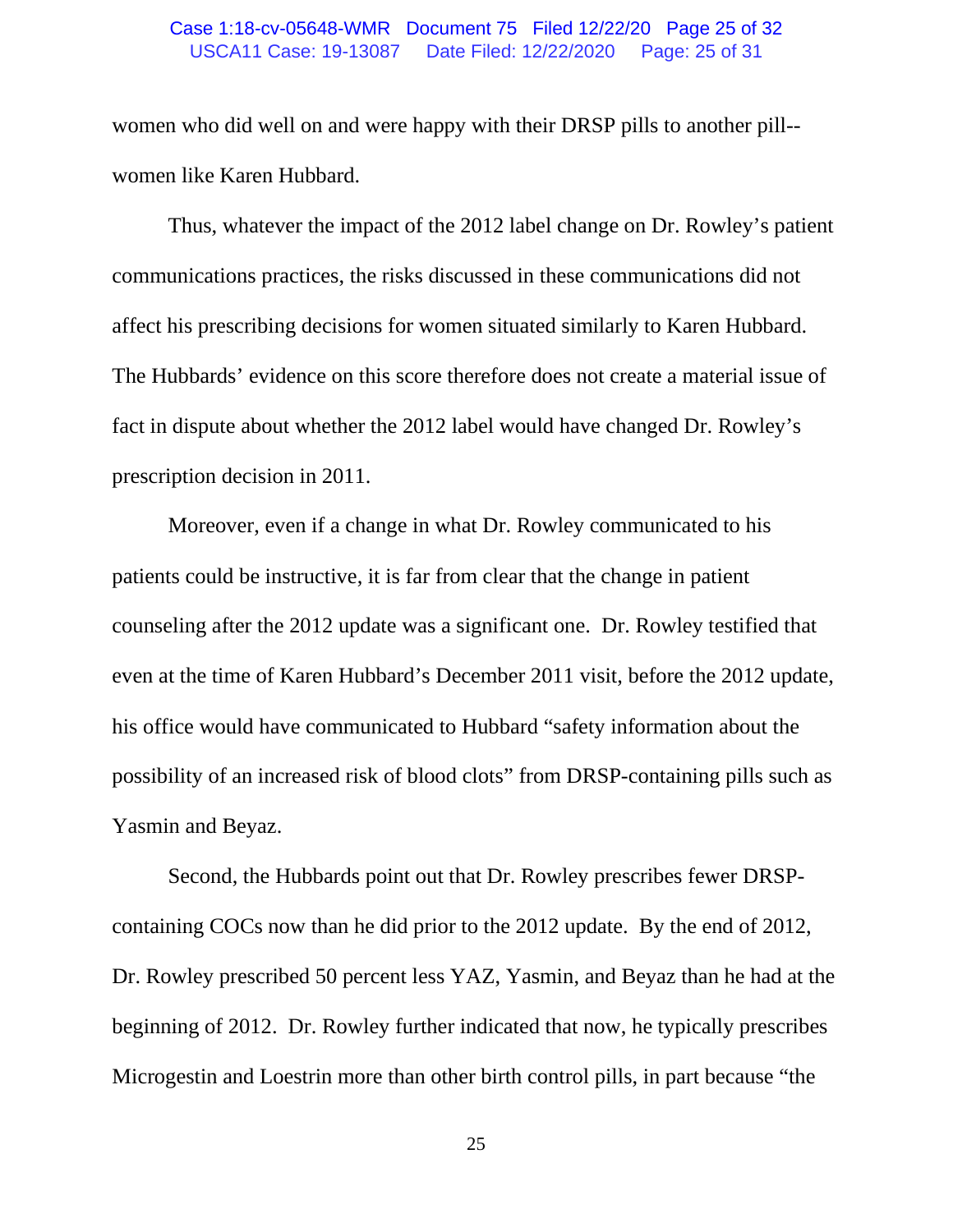#### USCA11 Case: 19-13087 Date Filed: 12/22/2020 Page: 26 of 31 Case 1:18-cv-05648-WMR Document 75 Filed 12/22/20 Page 26 of 32

progesterone is norethindrone." Again, however, this evidence does not raise a triable issue of fact regarding whether the information contained in the 2012 label would have affected Dr. Rowley's decision to prescribe Beyaz to Karen Hubbard. To the extent Dr. Rowley's post-2012-update prescribing practices express an allthings-equal preference for prescribing pills that do not contain DRSP, all things were not equal for Karen Hubbard: she had been tolerating Bayer's DRSP pills well for many years. And a patient who has tolerated a pill for a long time, in the mind of Dr. Rowley, is less likely to develop problems with that pill; thus his standard practice is to continue the patient on the same or a similar pill.

What's more, Dr. Rowley testified that the 2012 decrease in YAZ, Yasmin, and Beyaz prescriptions was not the result of any change in his own prescription decisionmaking calculus, but rather was "[b]ecause the patients themselves decided not to be on those prescriptions." Dr. Rowley explained this was "part of the discussion that we're having that there may be this increased risk from other pills," and that "the patients therefore themselves made their determination that in spite of all the benefits that they may be getting from that particular medication, they elected not to continue it because they didn't want to take that increased risk." Changes in Dr. Rowley's prescription frequencies after the 2012 label addition might tell us something about changes in patient preferences that may have resulted from discussions about the 2012 label. But they do not shed light on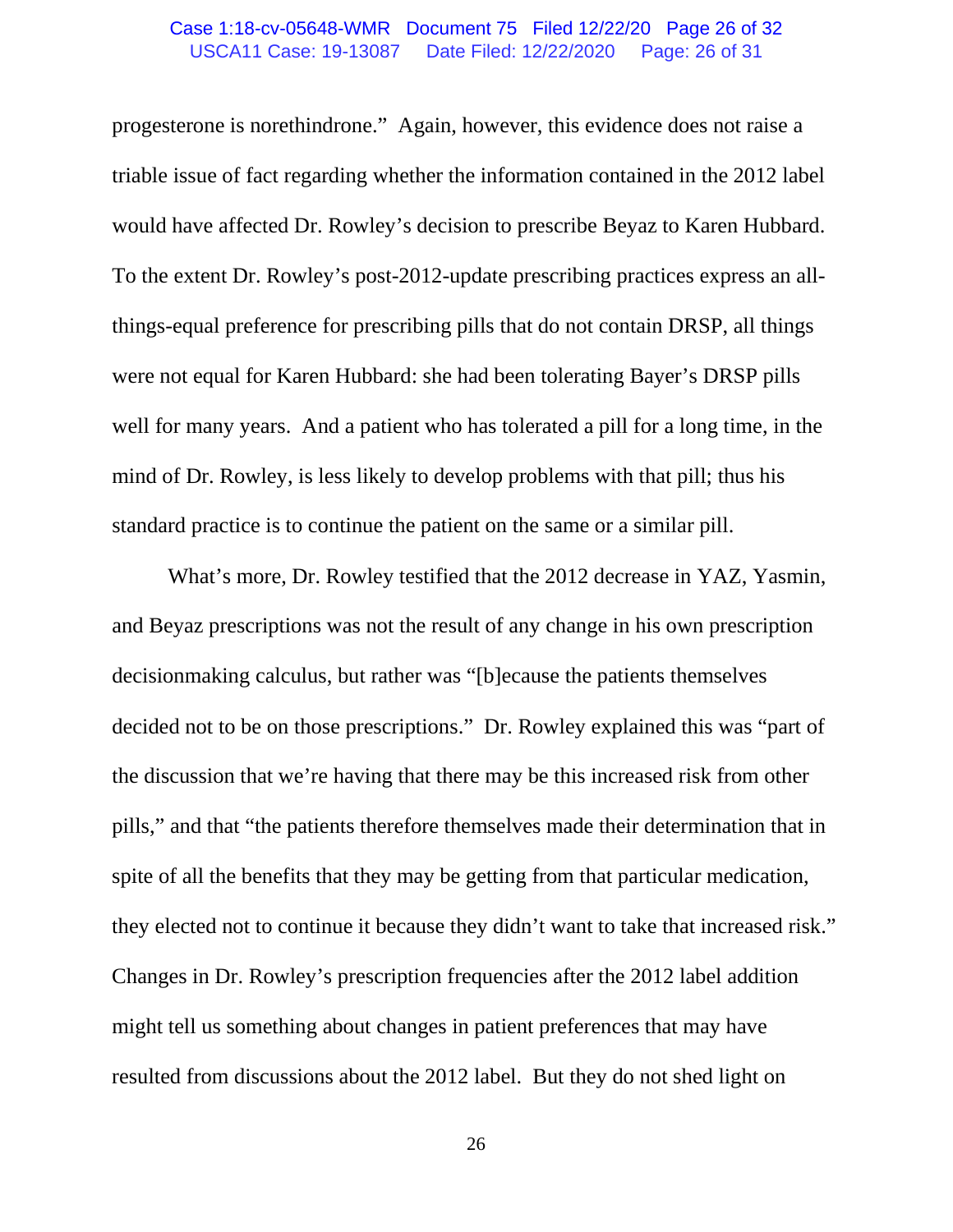#### USCA11 Case: 19-13087 Date Filed: 12/22/2020 Page: 27 of 31 Case 1:18-cv-05648-WMR Document 75 Filed 12/22/20 Page 27 of 32

whether the 2012 label would have altered Dr. Rowley's decisional calculus regarding the appropriate prescription for a woman with a long, positive history of DRSP use like Karen Hubbard. Indeed, Dr. Rowley flatly testified that he did not change "the way [he] prescribed birth control to patients . . . after April of 2012"; that even after the 2012 update "the benefits of Beyaz outweigh the risk in patients who have already been taking it for some time with no problems"; and that even today he considers his decision to prescribe Beyaz to Karen Hubbard to be "appropriate."

Nothing the Hubbards have presented alters the plain testimony that Dr. Rowley would have prescribed precisely the same drug to Karen Hubbard in 2011 if he had the additional information contained in the 2012 warning.

## $C$ .

The Hubbards also claim that when a warning is inadequate, Georgia law presumes that the inadequate warning was the proximate cause of a failure-to-warn plaintiff's injury (i.e., that an adequate warning would have resulted in a different prescription decision). While the Hubbards acknowledge that any such presumption might be rebuttable--that is, it would shift the burden of going forward to Bayer to show that its (presumptively) inadequate warning was not the proximate cause of Karen Hubbard's injury--they go even further and ask us to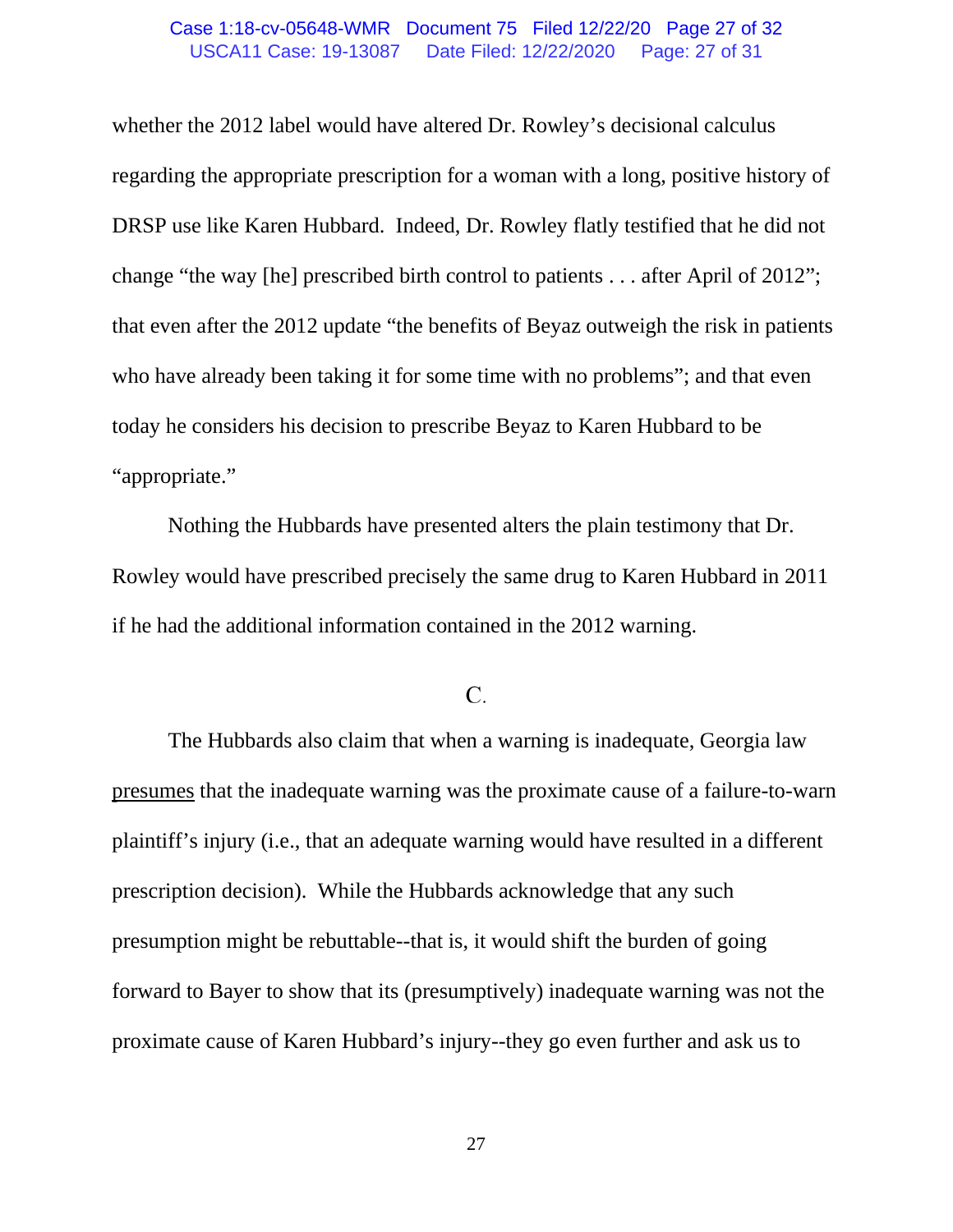#### USCA11 Case: 19-13087 Date Filed: 12/22/2020 Page: 28 of 31 Case 1:18-cv-05648-WMR Document 75 Filed 12/22/20 Page 28 of 32

hold that the presumption is irrebuttable and conclusively establishes proximate cause. We remain unpersuaded.

For one thing, Dietz squarely held that Georgia law assigns the burden of proving proximate causation to the plaintiff where a prescription drug warning is presumptively inadequate: "If the warning is inadequate, or merely presumed to be, the plaintiff must demonstrate that the deficient warning proximately caused the alleged injury to prevail." 598 F.3d at 816 (emphasis added). Based on the prescribing physician's testimony that he would have prescribed the same drug even with knowledge of the most current research and warnings, Dietz held that the plaintiff could not meet her burden of proving proximate cause and affirmed the district court's grant of summary judgment in favor of the defendant. Id. Dietz did not mention shifting burdens or in any other way suggest that Georgia law creates or applies a presumption of proximate cause, rebuttable or irrebuttable. In the absence of any clear statement of Georgia law to the contrary from the appellate courts of Georgia, Dietz forecloses a holding that Georgia law provides for a rebuttable presumption that shifts the burden to the defendant to establish the absence of proximate cause or an irrebuttable presumption that conclusively establishes proximate cause when the warning is inadequate. See Ackermann v. Wyeth Pharm., 526 F.3d 203, 212 (5th Cir. 2008) (explaining that in jurisdictions that employ a rebuttable presumption of cause in failure-to-warn cases, the effect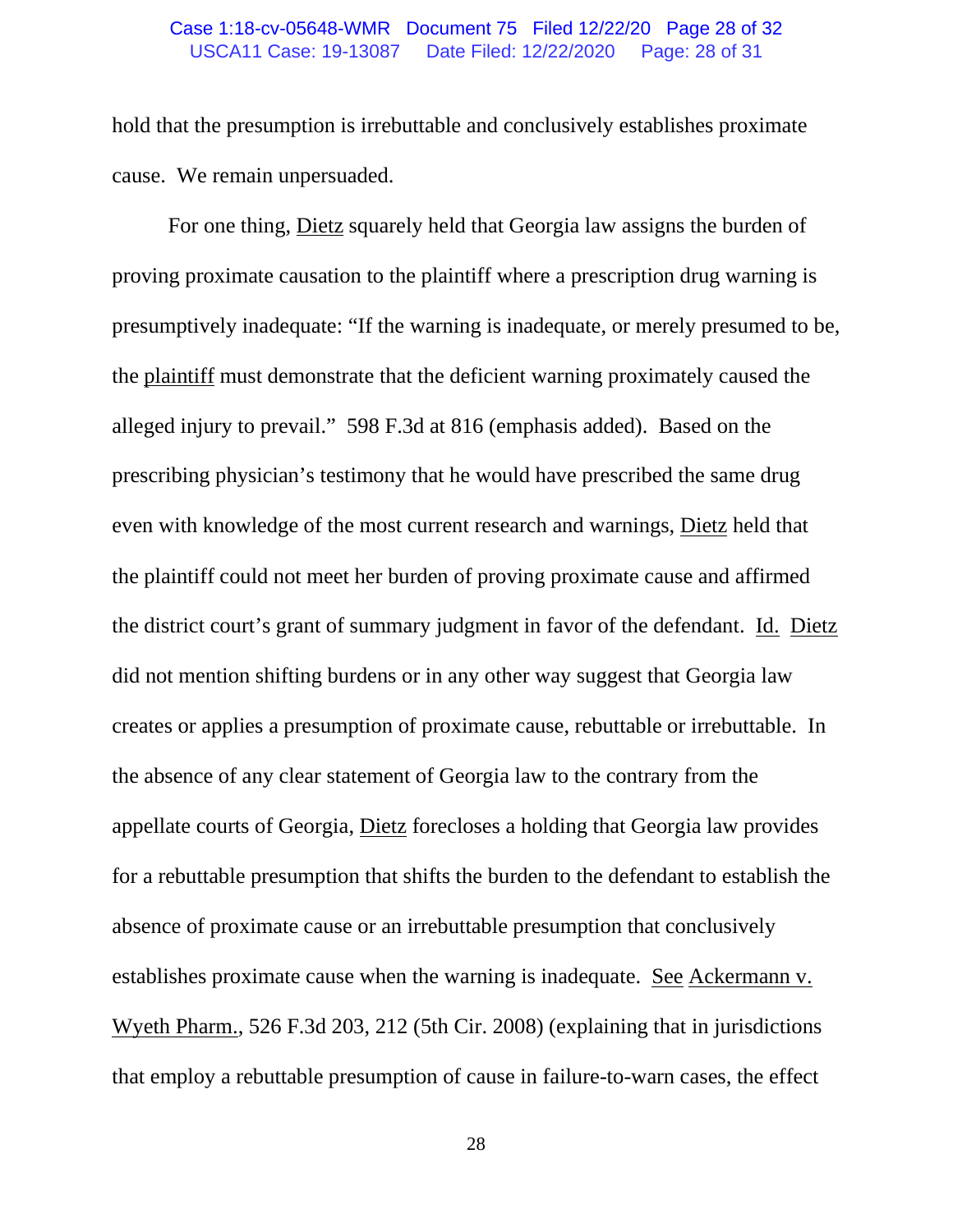#### USCA11 Case: 19-13087 Date Filed: 12/22/2020 Page: 29 of 31 Case 1:18-cv-05648-WMR Document 75 Filed 12/22/20 Page 29 of 32

of the presumption is to "shift the burden of producing evidence to the party against whom it operates") (internal quotation marks and citation omitted).

We are bound by the Dietz panel's interpretation of Georgia law unless and until Georgia's courts tell us Dietz interpreted Georgia law incorrectly. See EmbroidMe.com, Inc. v. Travelers Prop. Cas. Co. of Am., 845 F.3d 1099, 1105 (11th Cir. 2017). They have not done so. And we have not found anything in Georgia law after Dietz that clearly indicates there is a rebuttable or an irrebuttable presumption.

The Hubbards rely on Porter v. Eli Lilly & Co., No. CIVA 1:06-CV-1297- JOF, 2008 WL 544739 (N.D. Ga. Feb. 25, 2008). There, based on a survey of other jurisdictions, a district court "assume[d]" that Georgia would apply a rebuttable presumption of proximate cause. 2008 WL 544739 at \*11 (emphasis added). The district court held that the defendant had rebutted any such presumption by offering the prescribing physician's testimony that updated risk information in more recent warnings would not have changed his prescription decision. Id. A panel of this Court affirmed in an unpublished per curiam opinion that has no precedential effect. But, in any event, the opinion did not so much as make any mention of a presumption regarding proximate cause. It did hold that "[u]nder Georgia law, [the plaintiff] was required to prove that, but for the alleged inadequate warning, [the] decedent's physician . . . would not have prescribed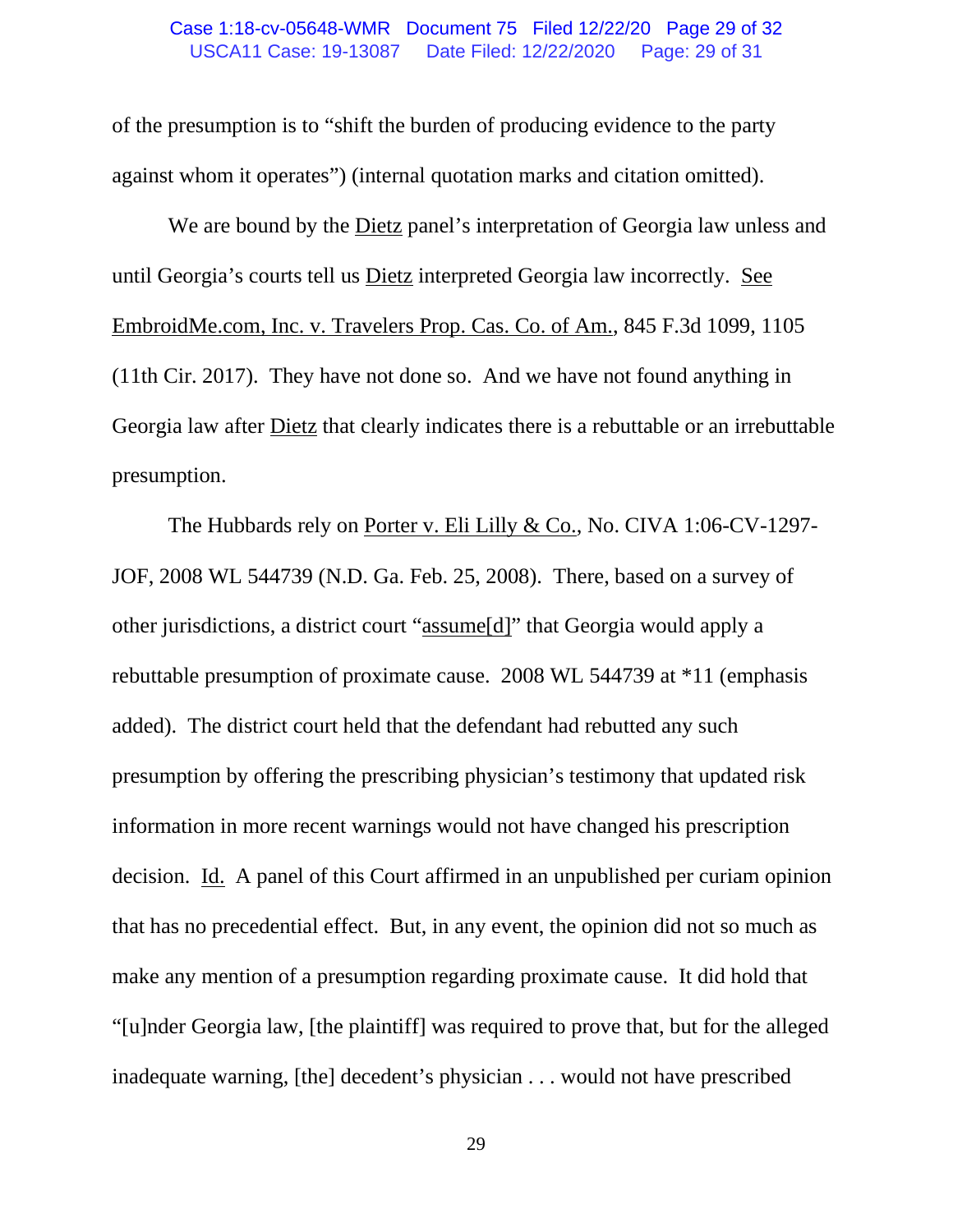#### USCA11 Case: 19-13087 Date Filed: 12/22/2020 Page: 30 of 31 Case 1:18-cv-05648-WMR Document 75 Filed 12/22/20 Page 30 of 32

Prozac to decedent." Porter v. Eli Lilly & Co., 291 F. App'x 963, 964 (11th Cir. 2008). Neither the district court's assumption nor our unpublished, pre-Dietz opinion in Porter held that there is a presumption of proximate cause under Georgia law, nor could either opinion allow us to depart from our holding in Dietz.

Finally, even if Georgia law applies a rebuttable presumption of proximate cause, this still would not help the Hubbards because Bayer has presented more than enough evidence to rebut any such presumption. As we have already explained, the overwhelming body of record evidence indicates both that Dr. Rowley would have prescribed Beyaz to Karen Hubbard even if he had been aware of the 2012 label update and that the 2012 label update did not materially augment Dr. Rowley's December 2011 understanding of the Beyaz risk profile. In a jurisdiction that applies a rebuttable presumption in failure-to-warn cases, this rebuttal would shift the burden back to the Hubbards to demonstrate a genuine issue of material fact on proximate cause. See Eck v. Parke, Davis & Co., 256 F.3d 1013, 1019 (10th Cir. 2001) (applying Oklahoma law). The Hubbards identify no evidence from which a reasonable jury could conclude that the information contained in the 2012 warning would have altered Dr. Rowley's prescription decision. Therefore, "the causal link is broken and the [Hubbards] cannot recover." Dietz, 598 F.3d at 816 (quotation marks and citation omitted).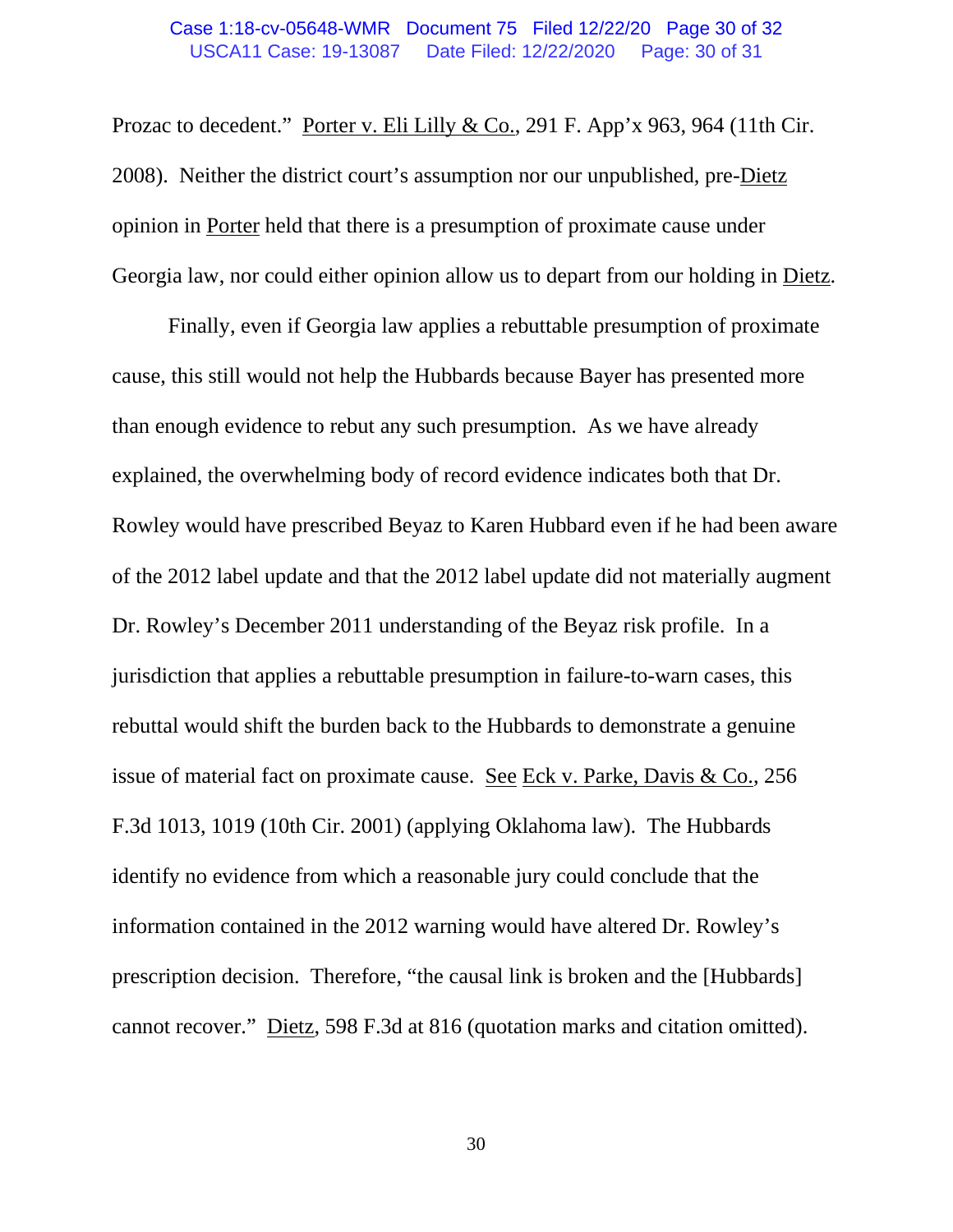Accordingly, we **AFFIRM** the district court's order granting final summary

judgment to Bayer.